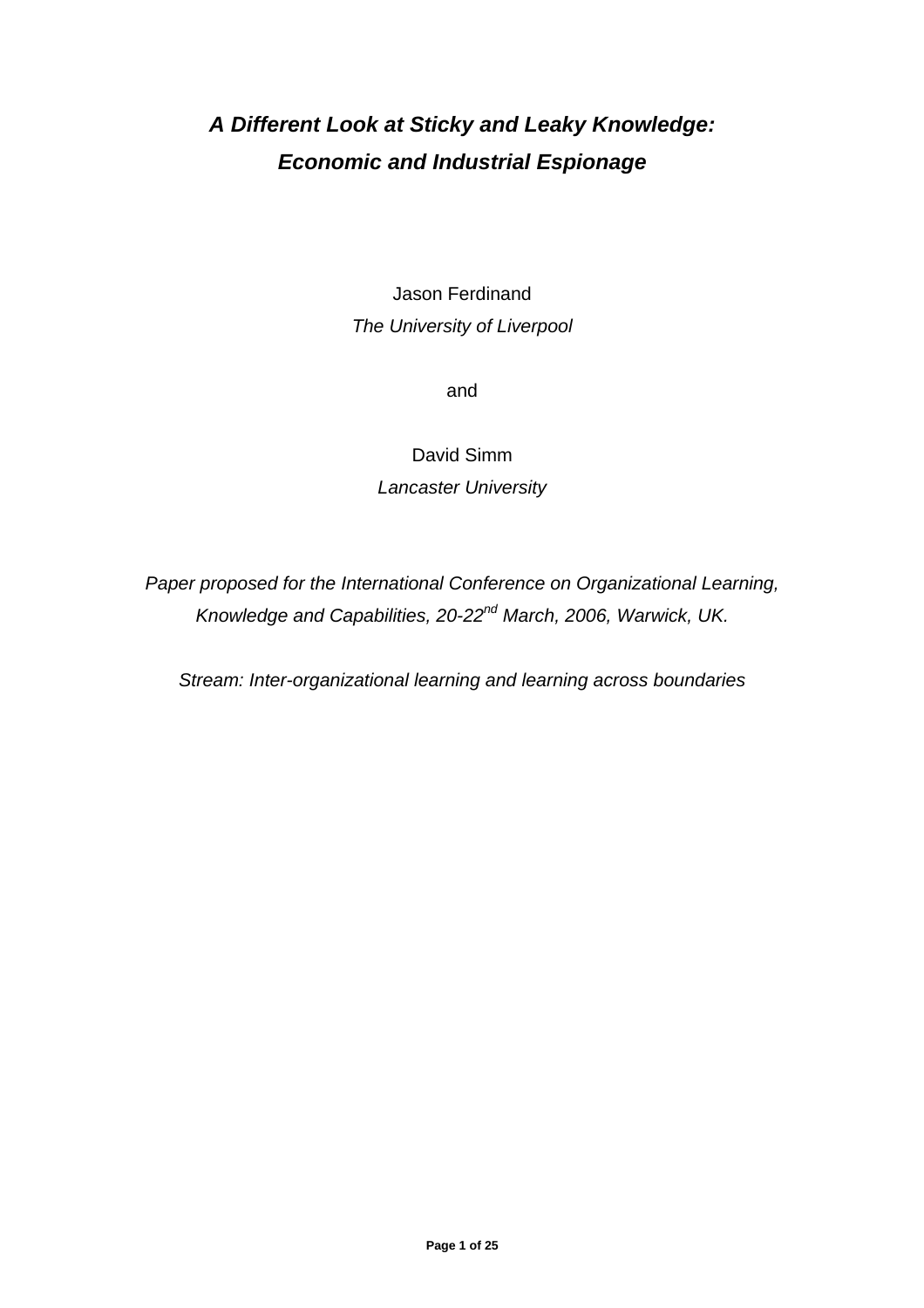## *A Different Look at Sticky and Leaky Knowledge: Economic and Industrial Espionage*

#### *Abstract*

*The primary objective of this paper is to advance our understanding of interorganizational learning; in particular, of the concepts of 'sticky' and 'leaky' knowledge. By drawing upon data from, hitherto, a largely unexplored area of management and organization studies, that of economic and industrial espionage, we attempt to demonstrate that contemporary debates could benefit considerably from an exploration of such illegal forms of learning. Three vignettes involving economic and industrial espionage are presented to demonstrate the limitations of both our current conceptualisations of inter-organizational learning and what motivates people to illegally acquire knowledge across organizational boundaries. In direct challenge to the dominant 'black-box' view of organizations presupposed by the sticky and leaky knowledge debate thees vignettes present powerful evidence of external forces encouraging the forced leakage of knowledge. Resultantly our understanding of what constitutes sticky and leaky knowledge has to be adapted. Finally, we conclude with a discussion of the implications for future research* 

#### *Introduction*

In recent years learning across organizational boundaries has received increasing attention. Arguably built upon studies exploring inter-organizational relations in economics (Williamson, 1975), law (Macaulay, 1963) and strategy (Gulati, 1998; Reid et al, 2001), various forms of collaborative interorganizational activities have been presented as being organizationally beneficial. This orientation can be identified as drawing heavily upon leading proponents of the value of knowledge in contemporary societies (Davenport and Prusak, 2000; Nonaka and Teece, 2001). From studies examining how institutional structures influence inter-organizational relations (Greewood et al 2002; Oliver, 1997), to attempts to improve supply chain efficiencies (Boddy et al, 2000; Harland, 1996), the potential benefits can be summarised in the following three ways. Firstly, inter-organizational collaboration might secure access to complementary assets needed to turn innovations into commercial successes (Hagedoorn, 1993; Teece, 1986). Secondly, inter-organizational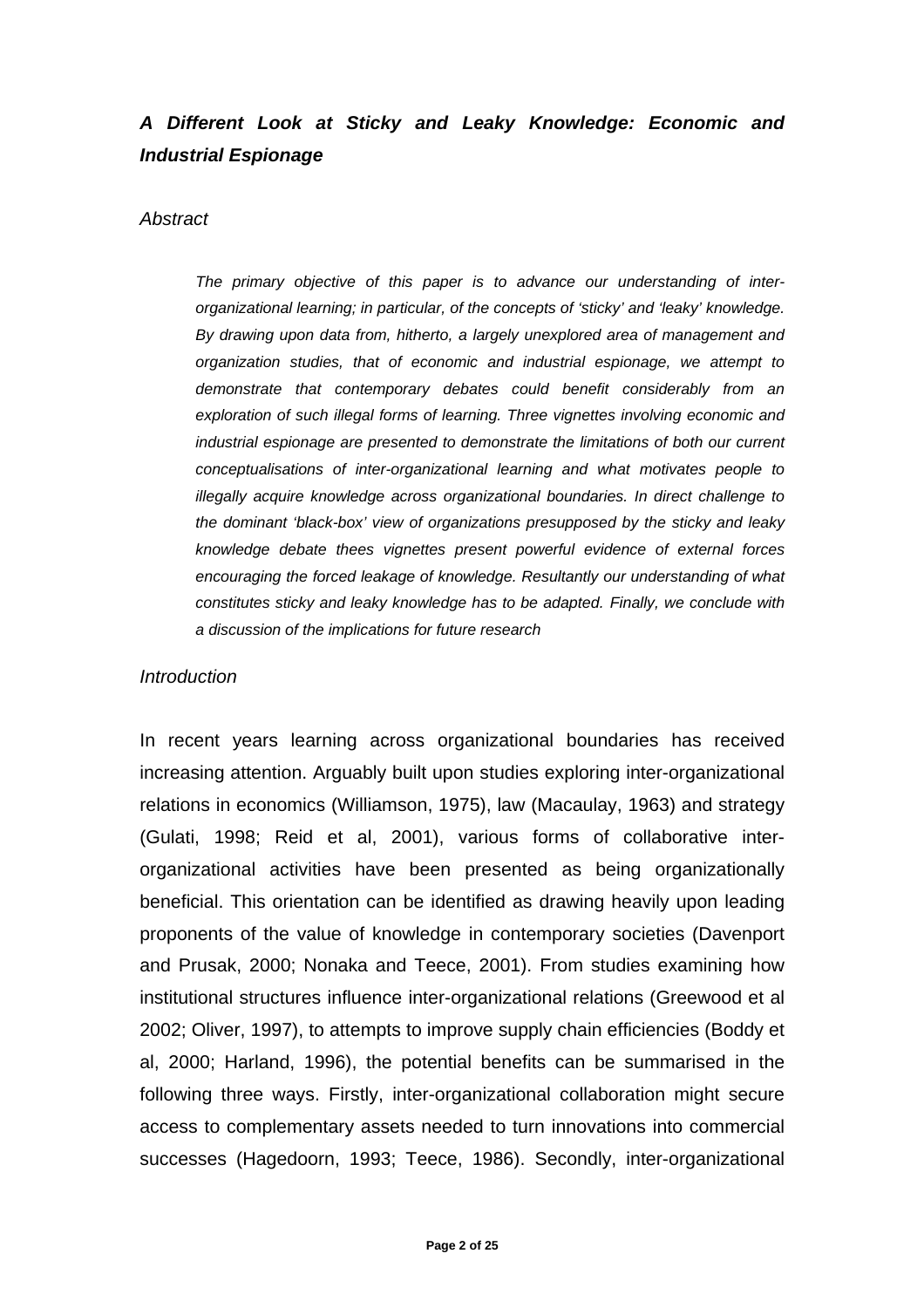collaboration may allow organizations to spread the substantial cost of research and development (R&D) between collaborators (Hagedoorn, 2002; Veugelers, 1998). Finally, the transfer of codified and tacit knowledge (Ahuja, 2000; Doz and Hamel, 1997; Eisenhardt and Schoonhoven, 1996; Lambe and Spekman, 1997) could be facilitated by such alliances.

In essence, organizational learning is facilitated by inter-organizational collaboration (Dodgson, 1996; Inkpen and Crossan, 1995; Kogut, 1988; Levinson and Asahi, 1995; Lyles, 1988). In some cases, researchers discuss such learning in terms of knowledge sharing and transfer (Dyer and Nobeoka, 2000; Grant and Baden-Fuller, 1995; Kale et al., 2000; Mowery et al., 1996), where, for example, a focal organization learns from a strategic alliance partner (Lei and Slocum, 1992). In others, authors emphasise that through collaboration new knowledge, of which neither collaborating partner was previously aware, can be created (e.g., Gulati, 1999; Mowery et al., 1996; Powel et al, 1996).

In such organizational alliances, the crucial issue to be addressed is the management of learning across boundaries where the concepts of 'sticky' and 'leaky' knowledge (Brown & Duguid, 2001) are viewed as fundamentally important. Whilst discussions of sticky knowledge (von Hippel, 1994; 1999) have tended to focus upon the difficulty of retaining and disseminating knowledge *within* organizations, 'leakiness', by contrast, has generally focused on the external and undesirable flow of knowledge *from* organizations, to competitors (Brown & Duguid, 2001: 199). Here, to prevent knowledge spontaneously overflowing, the emphasis is placed upon the creation and maintenance of boundaries – 'protective governance structures' (Williamson, 1981) or 'regimes of appropriability' (Teece, 1986).

However, Brown and Duguid also note that focusing solely upon knowledge is somewhat unsatisfactory as 'exactly the same knowledge can prove both sticky and leaky' (2001: 199), as studies of 'fissioning' (Zeigler, 1985) and second mover advantage (Teece, 1986) demonstrate. As an alternative Brown and Duguid argue that by focusing on social practice, informed by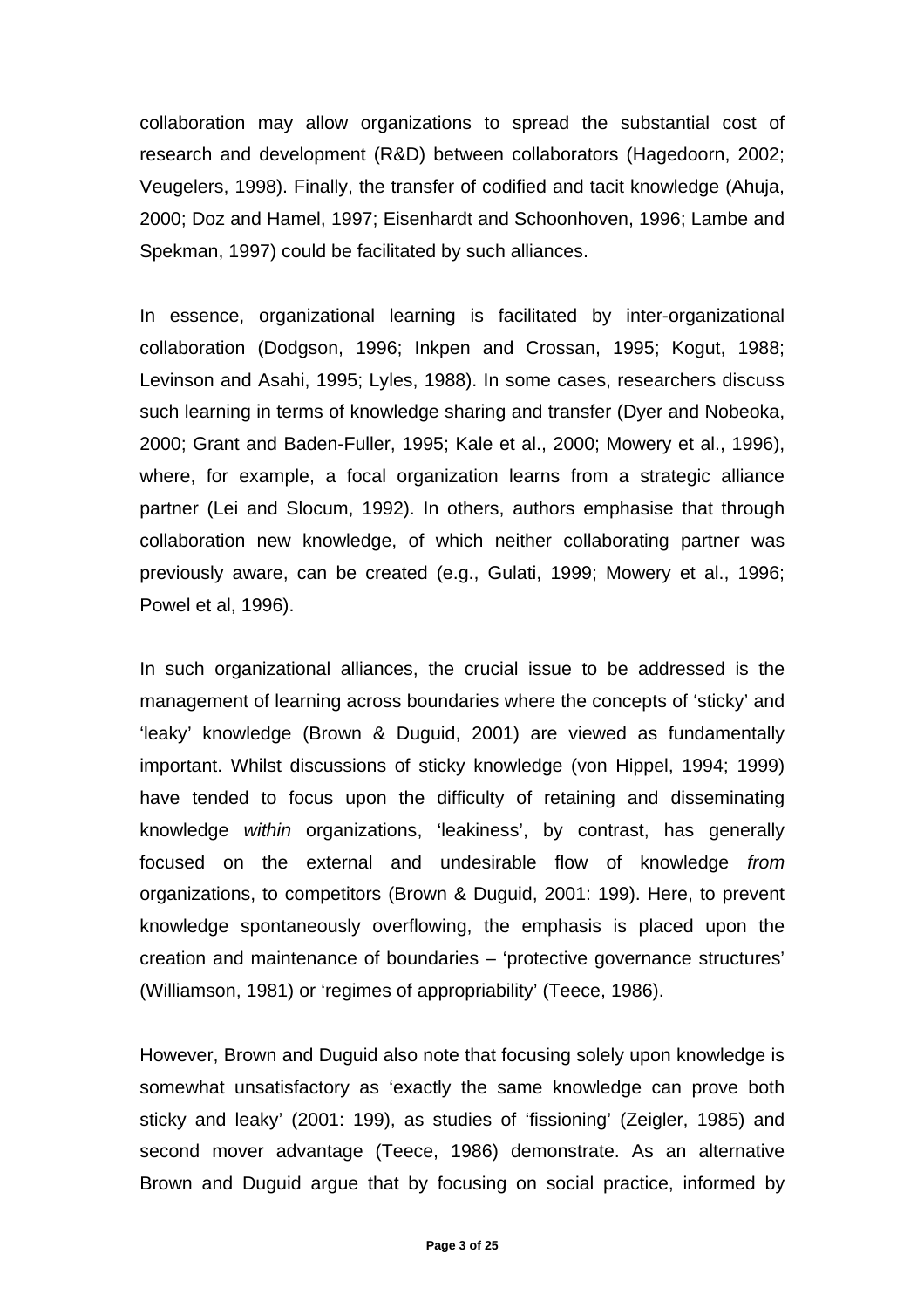social and cultural studies of knowledge and learning, the apparent paradox of sticky and leaky knowledge is overcome. Hence, knowledge is re-positioned as intimately related to actual practices within communities of practice. Resultantly, knowledge circulates both internally and externally through networks of associations and is not a property of any particular firm (2001: 209), but rather one that, in part, draws upon much broader structures.

However, we contend that such an account is falsely premised upon a flawed, one-sided and naïve view of 'leakiness'. It is flawed because it fails to acknowledge the considerable difficulties and costs of knowledge protection; it is one sided because it suggests that leakage is primarily of internal origin and it is naïve because of a lack of awareness of an age old and extensive problem which we use to problematize such a perception of 'leakiness' - that of economic espionage.

## *The Problems of Protecting Knowledge*

The practical problems of knowledge protection have already been well documented by Liebeskind (1996). They are two-fold (for a more detailed review of the issues see e.g. Cheung, 1982; Friedman et al., 1991). Firstly, the obvious protections, the recourse to law and the use of property rights, are fraught with difficulties: patents, copyrights and trade secrets are all narrowly defined, expensive to initiate and administer, and even more expensive to enforce (see e.g. Mansfield, 1985). Secondly, even when recourse to law can be sought such action is premised upon the fact that an infringement has taken place. Unlike other organisational assets, knowledge can be made mobile (the objective of the much of the 'stickiness' literature) and requires deliberate action to prevent such mobility or 'leakiness' (Liebeskind, 1996). However, it is difficult to detect such expropriation or imitation as a result of the very nature of knowledge.

*'Leakiness': Osmosis or Theft?*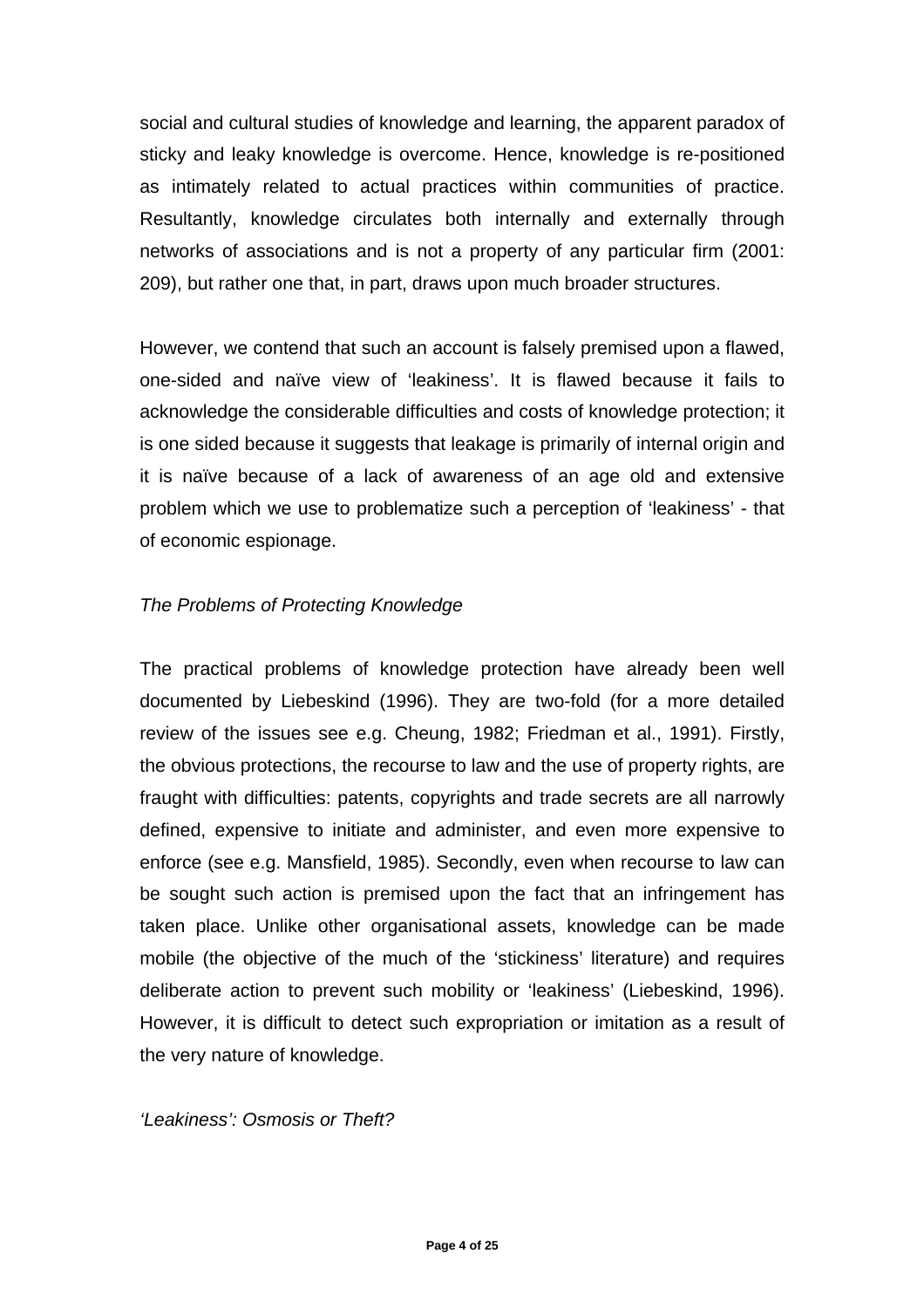The metaphor of 'leak' may well be one that was conjured up from plumbing origins. Here knowledge is regarded as flowing (ideally) merely within the social network of pipes that make up the organization. Leakage is regarded as being primarily the function of an internal 'blockage' (of ideas) e.g. in the case of 'fissioning' (Zeigler, 1985), However, in the case of second mover advantage (Teece, 1986), which Brown and Duguid employ in their discussion, the metaphor does, admittedly, break-down. Nevertheless, it does serve to illustrate the point that leakage is regarded as being internally generated.

The point that we make here is that these authors are themselves guilty of the very same error that they attribute to those who adopt a socio-cultural perspective of knowledge. Proponents are accused of adopting a 'black-box model of organizations, where the inside is somehow free of all the forces at work on the outside' (Brown & Duguid, 2001: 200). More recent studies have served to problematize the degree to which organizations are not impacted by such exogenous forces. In particular, this 'black-box' mindset has been challenged by drawing attention to the liminality of temporary workers (Tempest and Starkey, 2004), the tensions surrounding intersecting group affiliations (Lehrer and Asakawa, 2003), and the creation of learning boundaries in project-based learning (Scarbrough et al, 2004). What these studies indicate is that, given the increasing mobility of workers and the diversity of contemporary working practices, external factors do significantly influence learning both within and between organizations.

However improved our knowledge of learning across boundaries has become, such contemporary debates are still afflicted by an intellectual myopia – namely that studies focus on positive, legitimate forms of collaborative activity and thereby neglect *illegitimate* learning across boundaries. In an attempt to address this lacuna this paper explores illegitimate learning across boundaries, specifically that of economic and industrial espionage. In subsequent sections we demonstrate that the debate surrounding sticky and leaky knowledge can be greatly enhanced by the acknowledgement and addressing of such knowledge theft.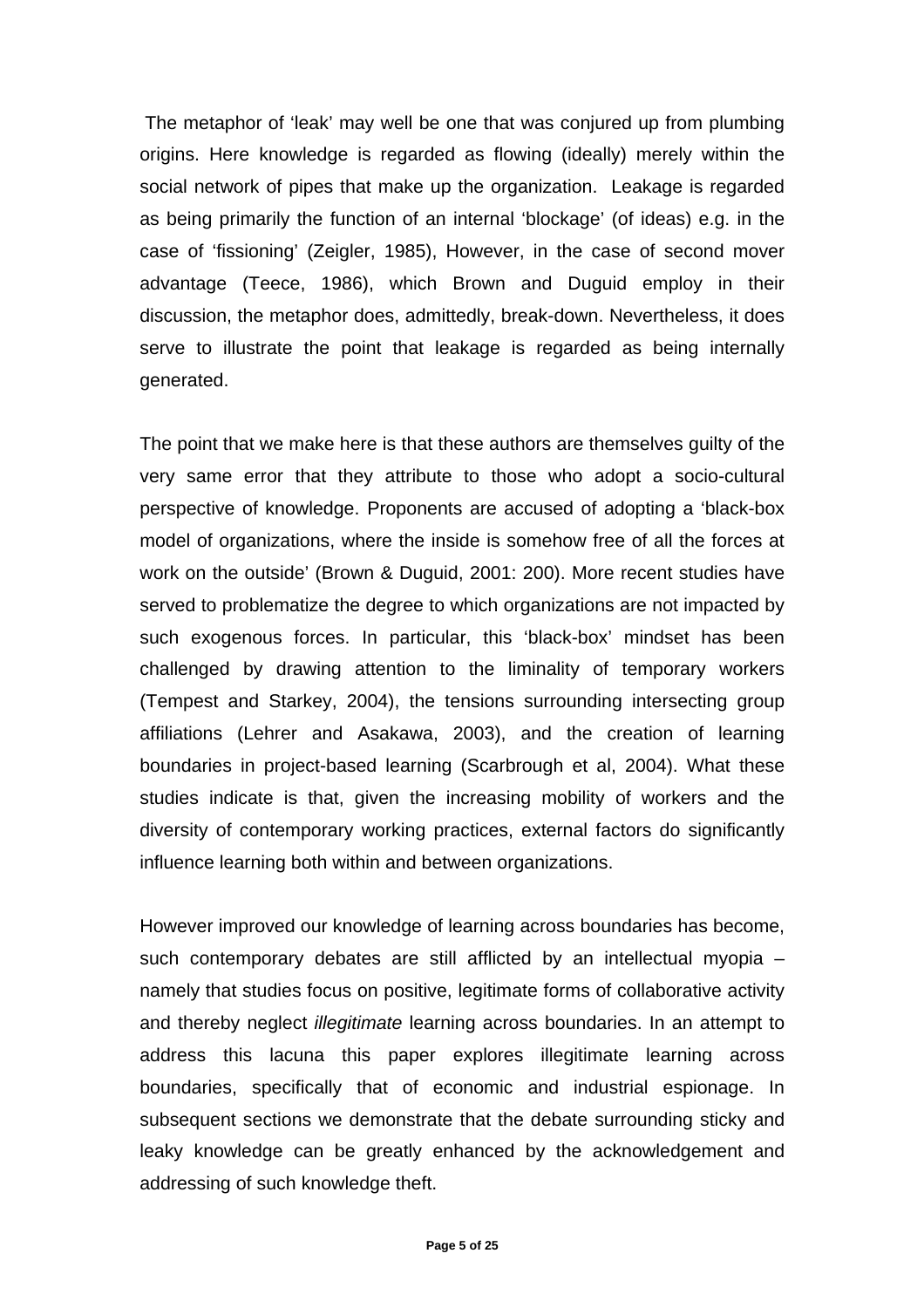Before exploring the incidence, cost and history of knowledge theft as espionage we need to clarify a distinction. Following Nasheri (2005) this paper presents economic espionage as involving a government's efforts to collect information, appropriate trade secrets, and steal knowledge. Industrial espionage is thus viewed as an organizational phenomenon, with the same objectives as economic espionage, yet without direct governmental involvement.

## *Economic Espionage*

When we think of espionage many of us will recall memories of the trashy spy thrillers and tacky Bond films of our halcyon youth. Few of us will give the subject any serious attention, especially in consideration of the more serious business of 'Business'. Yet economic espionage, as we shall subsequently see, has a very long history and pedigree.

More currently, however, in the US economic espionage is deemed so important that the President is compelled by law<sup>1</sup> to annually submit to Congress updated information on the threat to domestic industry from foreign economic data collection and industrial espionage. The President's report to Congress is informed by ongoing work conducted by the US Federal Bureau of Investigation (FBI), who estimated that in 1997 the theft of formulas, process information, blueprints, business plans, and customer lists cost US industries approximately \$250 billion per year (Shanley & Crabb, 1998).

A subsequent study, conducted by the American Society for Industrial Security (ASIS) and consulting firm PricewaterhouseCoopers, concluded that during 1999 Fortune 1000 companies sustained losses in excess of \$45 billion as a result of the theft of proprietary information (ASIS, 2000)<sup>2</sup>. This

 $\overline{a}$ <sup>1</sup> The President is legally compelled to report to Congress by the 'Intelligence Authorization Act for Fiscal Year 1995', Section 809(b), Public Law 103-359.

 $^2$  In the follow up survey, conducted in 2001, this figure was estimated to have risen to between \$53 and \$59 billion.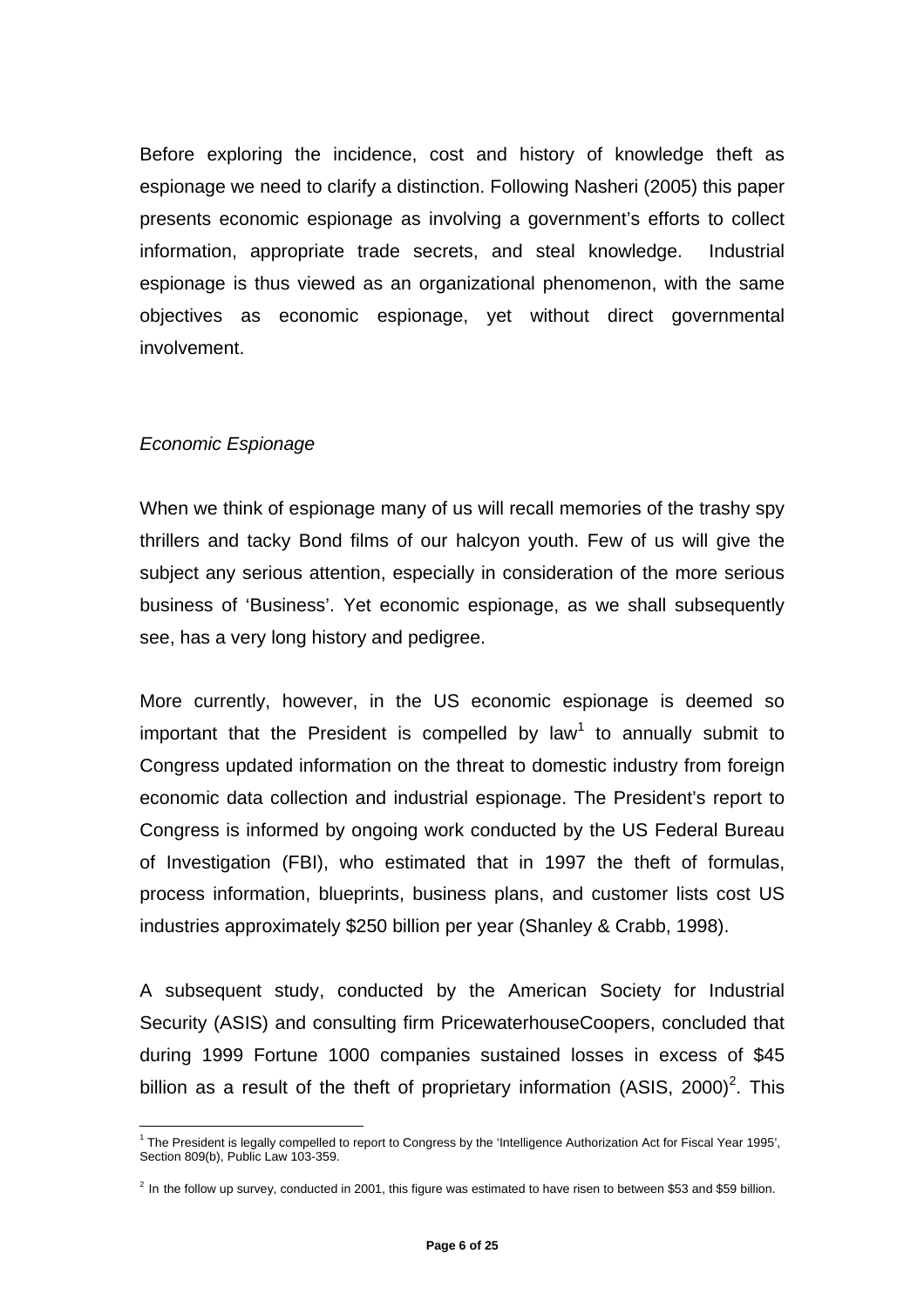investigation further revealed that 44 of the 97 survey participants reported a total of more than 1,000 separate instances of such theft, resulting in an estimated loss per incident in excess of \$500,000. Although considerable, these figures pale into insignificance when compared to the average of \$15 million in lost business reported by high technology firms in the same survey (Hemphill, 2002).

Other studies have indicated that economic espionage is a global problem. In 1998 the FBI identified 23 nation-states as hijacking sensitive trade secrets to gain competitive advantage (FBI, 1998)<sup>3</sup>. More recently, the US identified foreign individuals, from both the private and public sectors, in almost 100 countries and how they have attempted to acquire sensitive US technologies in the fiscal year 2004 (ONCIX, 2005: ix). According to these official sources this has:

*Resulted in an erosion of US military advantage, and a degradation of the US Intelligence Community's ability to provide information to policymakers, and undercut US industry.* 

Although the United States claims to have suffered most as a result of trade secret and technology theft, 2004 saw a number of other countries suffering similarly in consequence of foreign economic espionage. ONCIX (2005: 15) examples include the following incidents:

*China: In April 2004, a court in China sentenced a former engineer from a Wuhan Iron & Steel Company to 18 years in jail for taking bribes and industrial espionage, according to press reports. The individual was found guilty of selling sensitive corporate information to an unidentified foreign company bidding for the project to produce high-end steel products and cold-rolled steel sheet. The foreign company accused of receiving the information reportedly pulled out of the bidding process after the individual was arrested.* 

*Russia: In April 2004, Russia's Federal Security Service claimed to have uncovered an industrial espionage network that was preparing to pass information on Russia's* 

 $\overline{a}$ 

<sup>&</sup>lt;sup>3</sup> Ironically, the vast majority of these nations identified were previously trained by U.S. intelligence services (Frauman 1997).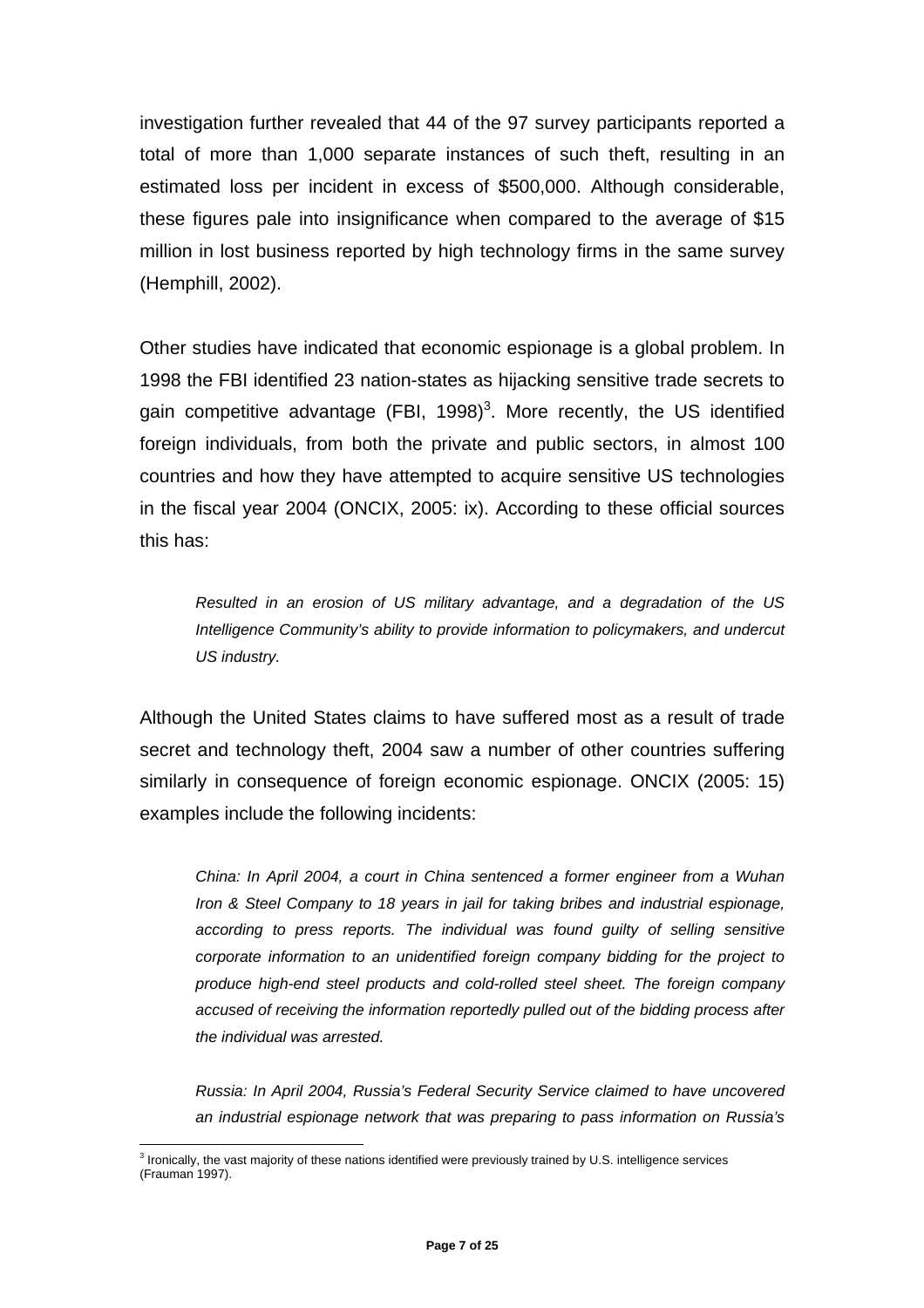*satellite program to the Chinese. The theft would have enabled China to close the gap with Russia in satellite production and delivery, according to press reports.* 

*South Korea: In mid-2004, a South Korean employee of a Hong Kong based cell phone distributor was arrested on charges of espionage for attempting to give 75,000 internal computer files from a South Korean handset maker to a Hong Kong firm. The computer files contained secret information about the South Korean company's technology for making mobile phones. Prosecutors estimated that if the information had leaked, it would have cost the company \$3.8 billion in lost exports.* 

Given the extent of the problem, and the cost to individuals, organizations, and nation states, one would expect economic espionage to merit serious academic study. Yet critical, and for that matter, even mainstream orthodox accounts of business and management appear to be virtually oblivious to the existence and range of economic espionage. Apart from the difficulty in conducting empirical research into such practices (Punch, 1996), one reason for this paucity of interest could be that economic espionage is a new phenomenon, perhaps a consequence of rediscovering the value of knowledge in today's societies.

## *Historical evidence of economic and industrial espionage*

The claim of espionage being a new phenomenon can be swiftly discounted. It has been claimed that the history of this phenomena could extend back to pre-historic times with the quest for the secret of fire between competing nomadic tribes (Rosny, 1967). Bergier (1977) even cites an example from the Old Testament (Numbers, ch. XIII) in which God commanded Moses to send the leaders of the twelve tribes of Israel to spy upon the land of Canaan.

More factually, perhaps, Jeremy (1981) notes that as early as the 1780's Britain had passed rigorous patent laws and banned the exportation of cottonmaking technology. As a result of this legislation skilled technicians convicted of taking such knowledge abroad had their property summarily confiscated by the crown (Jeremy, 1981: 36). At the same time France made the export of lace-making expertise a capital crime punishable by death (Davenport and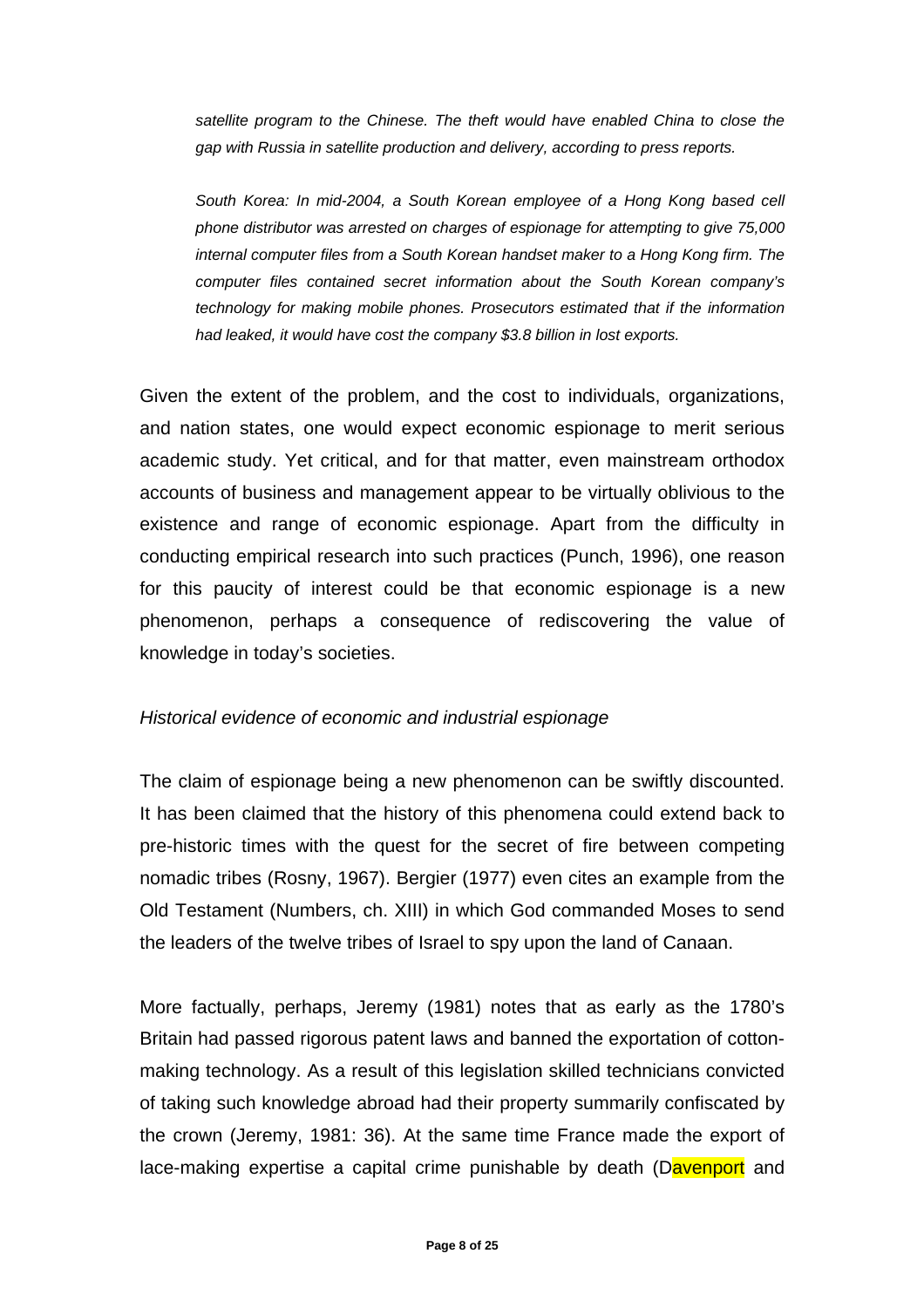Prusak, 2000: 16). Even the American Constitution provides an example of the early recognition of the value of knowledge, as Article I (Section 8) authorizes Congress to enact suitable patent legislation (Nonaka and Teece, 2001: 1). The reason such measures were created is obvious. Even at this early stage of development in Western societies economic espionage existed.

Evidence of the incidence of economic espionage activity can be found throughout history. For example, Landes (1999: 276) observes that in early eighteenth century France explorers were sent out to acquire British technologies, including in 1718 a systematic pursuit of British technicians specializing in clock and watchmakers, woollen workers, glassmakers, and shipbuilders. This looting of British technology was, according to Fialka (1997: xi), taken up in 1811 by Francis Cabot Lowell (after whom the city of Lowell. Massachusetts was named in recognition of such efforts). This 'enterprising' American visited Scotland and England specifically to surreptitiously acquire knowledge of water-powered mills and cotton-making technology: an expropriation of knowledge without recompense. Many similar examples can be found in the many and various literatures dealing with the diffusion of technological innovations, particularly those that could be defined contemporarily as 'leading edge' (Harris, 1998). The porcelain industry, in particular, regularly engaged in such illegal knowledge acquisition activities (see e.g. Savage, 1961 for a detailed discussion of examples from the  $17<sup>th</sup>$ and 18<sup>th</sup> centuries).

What these contemporary (ONCIX, 2005) and historical examples (Fialka, 1997; Jeremy, 1981; Landes, 1999) demonstrate is deliberate strategic knowledge acquisition, by learning across organizational and nation state boundaries, has been around for centuries and continues today. As yet management scholars have failed to address this gap in our understanding of inter-organizational learning.

Where some evidence exists of the exploration of the issues relating to espionage, both industrial and economic, is in the area of white collar crime within the sociology and criminology literatures and, as we have already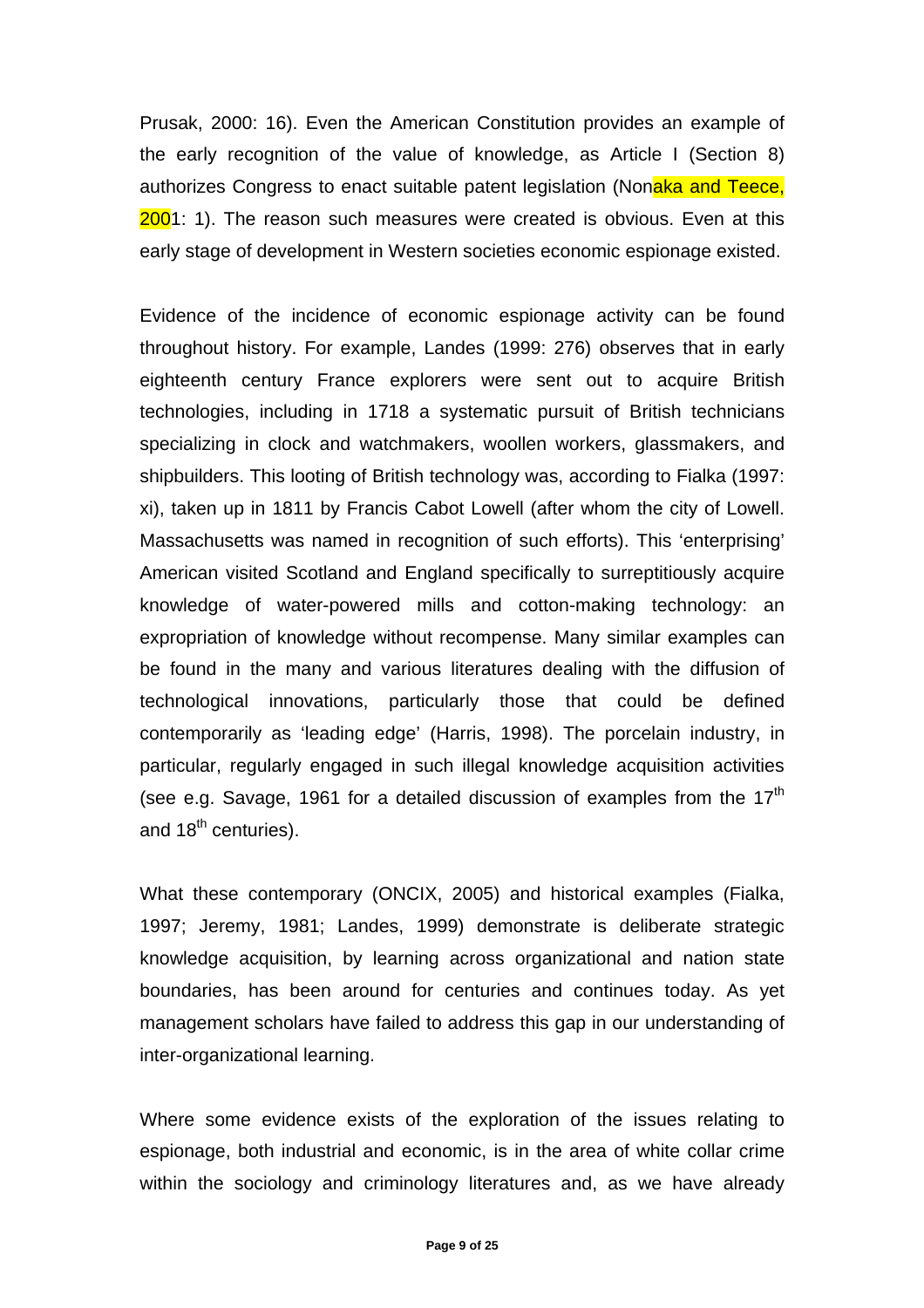remarked, within those dealing with the diffusion of technological innovations. Here, however, economic espionage, or Trade Secret theft as it is often referred to, is seen as occurring in consequence of one or both of two particular motivations: either a disgruntled employee misappropriates the company's trade secrets for his/her own financial benefit or to harm their employer or else a competitor of the company or a foreign nation misappropriates the trade secret to advance its own financial interests (Nasheri, 2005: 7).

In order to address the gap in our knowledge of inter-organizational learning, and to connect management research with sociological insights, the remainder of this paper explores three vignettes to indicate what could be discovered about learning across boundaries from focused investigation of industrial and economic espionage. Given the distinctions introduced by Nasheri (2005) we concentrate our considerations on the motivation of individuals to commit acts of espionage, the inter-organizational learning facilitated by the act of espionage, and the degree of company and/or State involvement. By exploring these aspects we discover a different perspective of sticky and leaky knowledge.

#### *Stealing DNA*

Our first vignette concerns a medical research project, undertaken in Cleveland Ohio, into Alzheimer's disease. Watts (2001) reports a series of events involving two Japanese clinical researchers, one a 40-year-old neuroscience researcher from the Japan Institute of Physical and Chemical Research (known in Tokyo as Riken), the other a 39-year-old clinical researcher at the Kansas University Medical College.

*After an investigation by the Federal Bureau of Investigation, law authorities in the USA filed charges in May against two Japanese scientists for the alleged theft of DNA samples from an Alzheimer's disease research project. At the centre of the "DNA spy" controversy is Takashi Okamoto — a graduate of Tokyo University and a scholar at*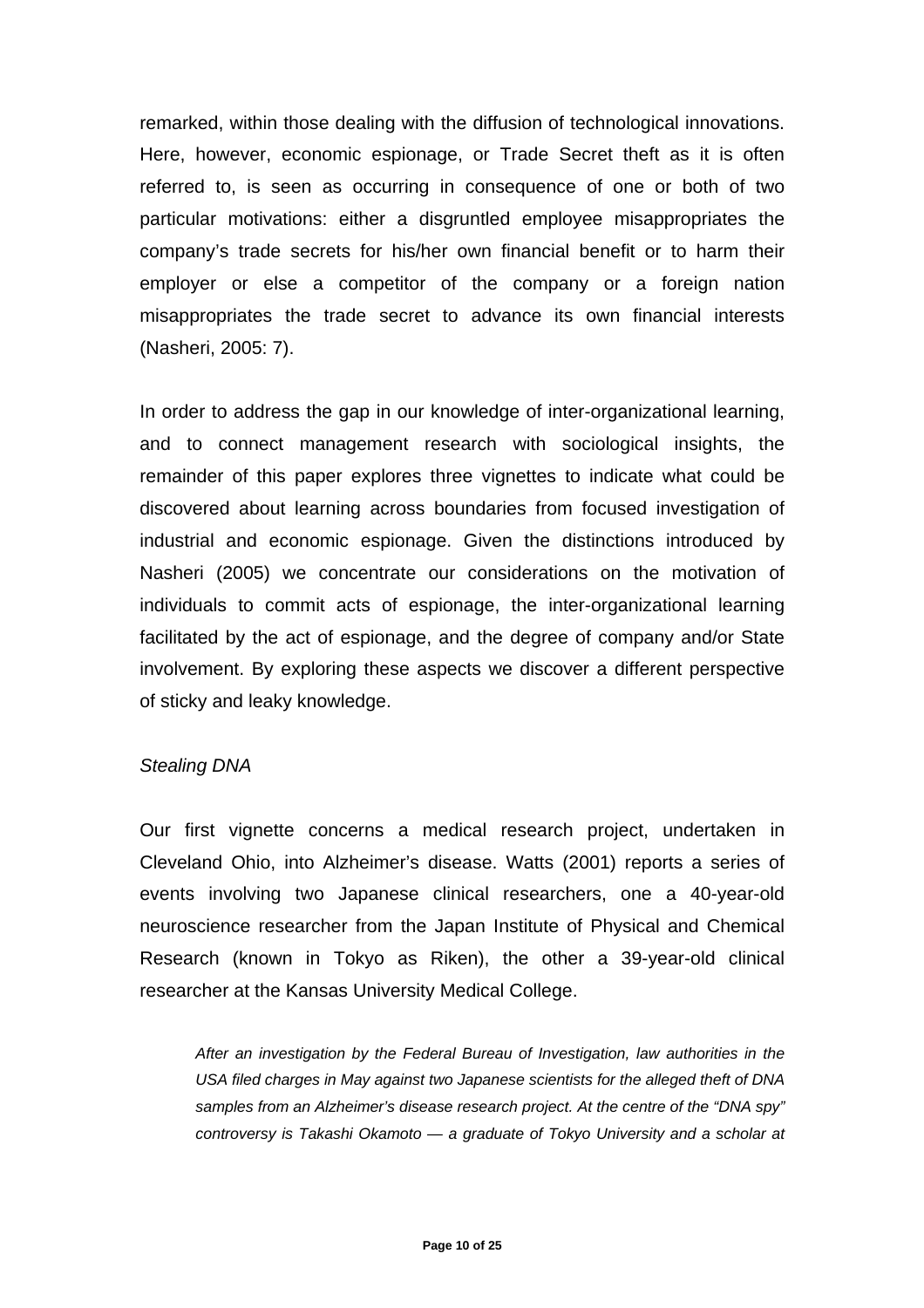*Harvard — who worked at the Cleveland Clinic in the USA from January, 1997, to July, 1999.* 

*Okamoto is alleged to have secretly sent DNA samples and cell-line reagents to Riken, a quasi-governmental Japanese body, shortly before returning to his home country. According to an indictment filed by Ohio State prosecutors, Okamoto attempted to cover his tracks by destroying research material and by switching the stolen samples with test tubes filled with tap water. The change was noticed by junior researchers at the Cleveland laboratory, who reported their suspicions to the US authorities.* 

*According to the indictment, in or about April 1999, Riken offered Okamoto a position to commence in the autumn of 1999. Okamoto accepted. On or about the 8th and 9th of July 1999 Okamoto and a third person misappropriate DNA and cell line reagents and constructs from the Cleveland Clinic. Okamoto stored four boxes containing the stolen DNA with a colleague in Kansas. Okamoto resigned from the Cleveland clinic on the 26th July 1999 and started his new position in Japan with Riken. In August 1999 Okamoto returned to the US to retrieve the stolen DNA. Okamoto left the US later that month with the stolen DNA and cell line reagents* 

*An FBI investigation found that the espionage carried out by Okamoto and his alleged accomplice, Hiroaki Serizawa had caused US\$2 million worth of damage to the Cleveland Clinic. On the 8th of May 2001 a grand jury in Cleveland, Ohio returned a four-count indictment against Okamoto.* 

(Adapted from Watts, 2001: 2111; Nasheri, 2005: 143-5 )

#### Motivation of individuals to commit acts of espionage

Discerning the motivation for Okamoto is a complex matter because a number of aspects could be equally important. Firstly, as Lehrer and Asakawa (2003) note, members of intersecting groups with different affiliations can suffer great tension. Okamoto is simultaneously a member of a scientific community, has allegiance to his Japanese employers, and allegiance to the research project. As a scientist Okamoto is used to sharing knowledge with the broader scientific community, and as such practice is arguably the basis of scientific endeavour, community membership encourages the leakage of communal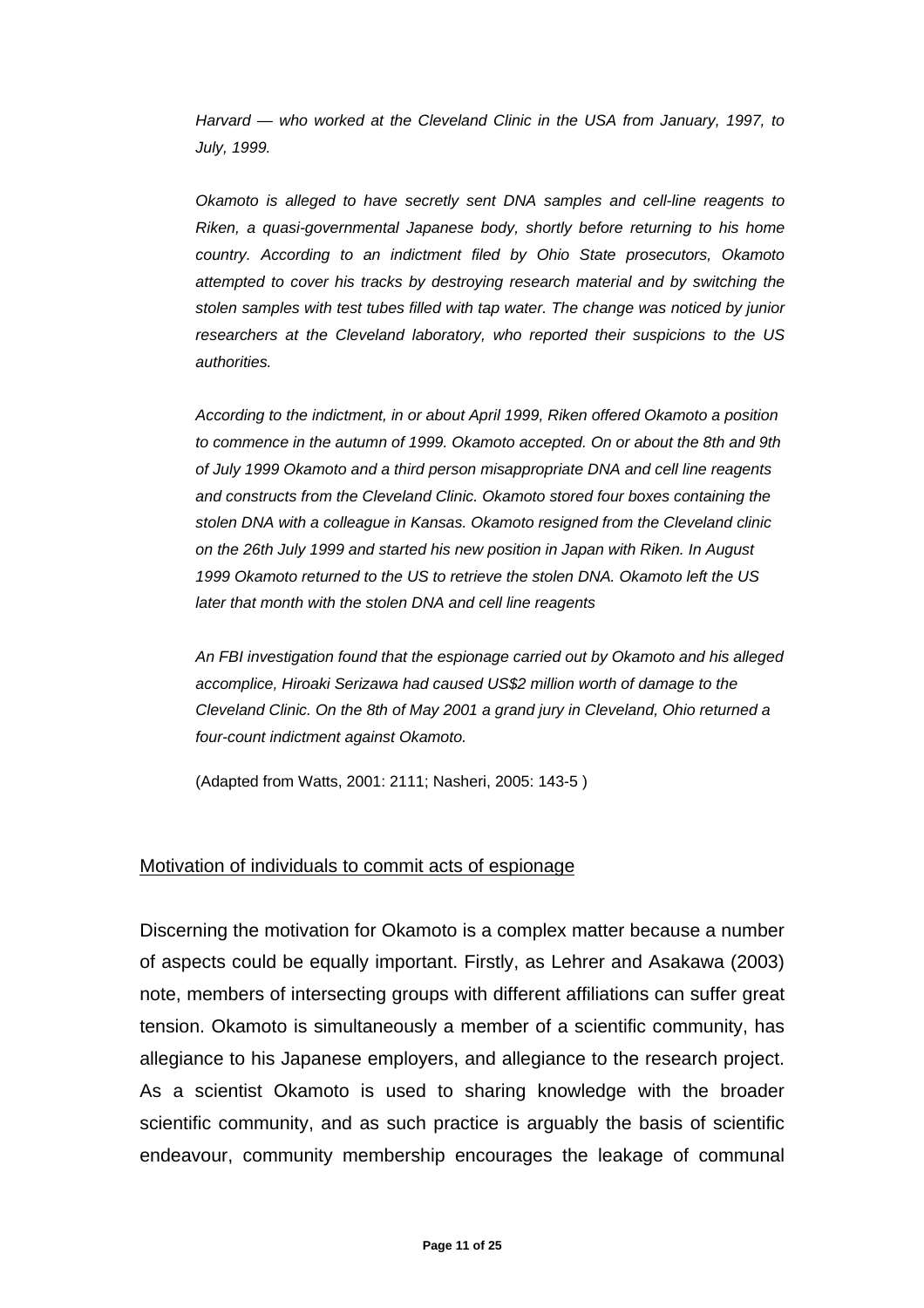knowledge. Merton (1968: 601) clarifies this communal understanding of knowledge in science thus:

*The substantive findings of science are a product of social collaboration and are assigned to the community. They constitute a common heritage in which the equity of the individual producer is severely limited. An eponymous law or theory does not enter into the exclusive possession of the discoverer and his heir, nor do the muses bestow on him special rights of use and disposition*.

It could therefore be argued that Okamoto was acting in the public interest by attempting to deliberately 'leak' knowledge of the research to prevent exclusive ownership claims by the Cleveland Clinic. What Okamoto could be experiencing is the tension resulting from the increasing encroachment of market relations into scientific communities (O'Neill, 1998). In such circumstances Nelkin (1984) notes that conflicts of interest are bound to arise because "the academic responsibility of open communication inevitably conflicts with the commercial responsibility to maintain secrecy" (Nelkin, 1984: 25).

In addition to the considerable tensions associated with scientific community membership, Okamoto is also faced with the dilemma of opposing loyalties. Although temporarily employed in America, Okamoto is a Japanese national, most recently employed by a quasi-governmental agency. It appears that his loyalty to Japan outweighed his loyalty to his previous employers. This is perhaps to be expected, if not condoned, if we consider the influence of Japanese government agencies on espionage activity.

Fialka (1997: 44) draws our attention to JETRO, the Japan External Trade Organization, which uses partial funding from the Japanese government to train people how and where to look for new technology. This Japanese 'technology lust' (Sammuels, 1994: 170) has seen huge numbers of Japanese students being trained in US universities to become the researchers of the future. During 1990, for example, 29,840 Japanese students attended US institutions, whereas only 1,485 American students studies in Japan (Fialka,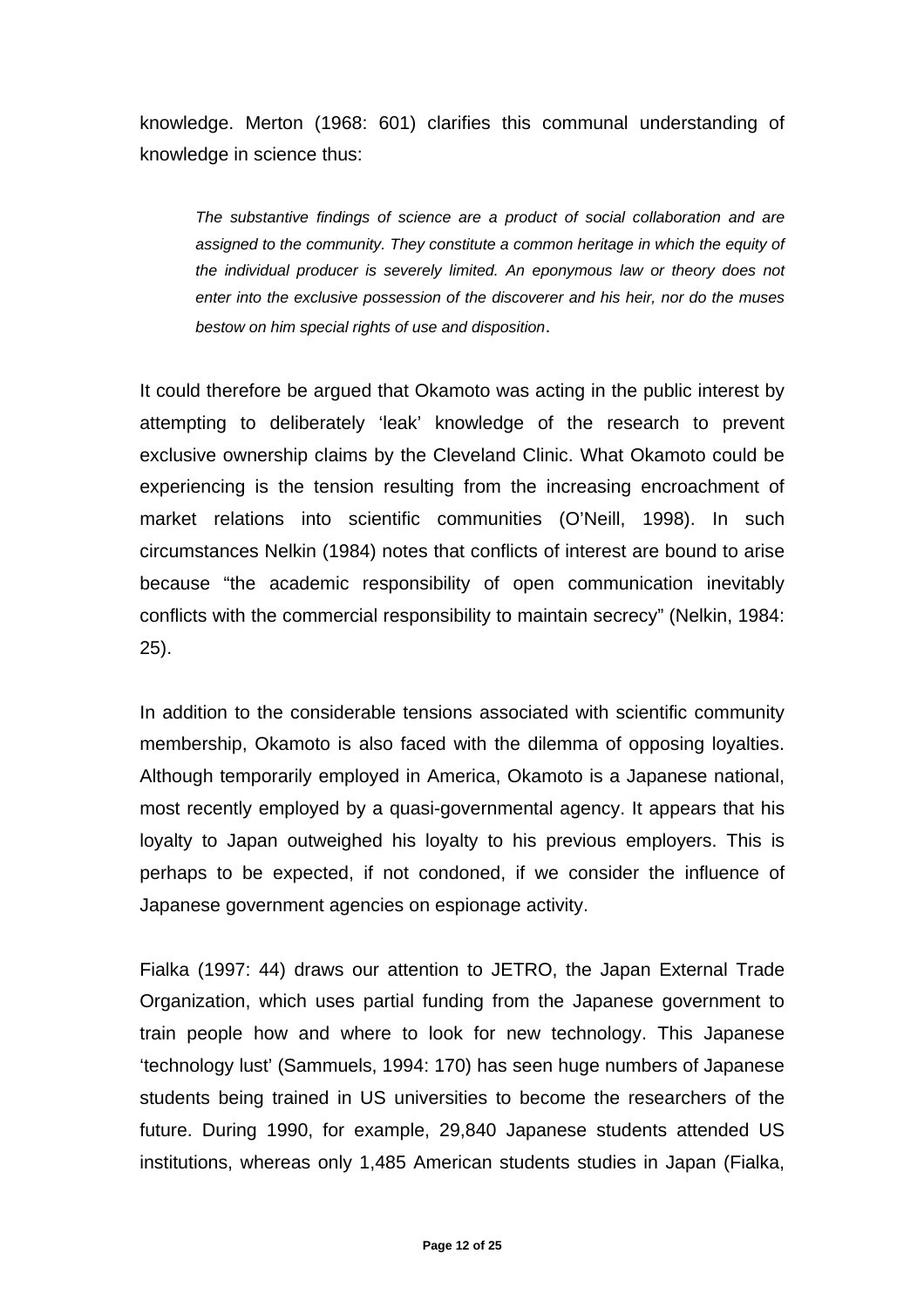1997: 151). Okamoto is the product of this experience, and could feasibly have been briefed to secure prior research samples for Riken.

#### Inter-organizational learning facilitated by the act of espionage

If Okamoto had been successful in removing DNA samples a quasigovernmental Japanese body would have learned everything that an American research centre had taken time and money to discover. The DNA samples and cell line reagents represent the product of substantial research and development investment by the Cleveland Clinic. By employing Okamoto, Riken not only reduced the research costs involved in producing the DNA and cell line reagents, but also had access to the tacit and codified knowledge associated with the original research. If seen as an exercise in learning across organizational boundaries alone, thereby ignoring the illegality of the actions, Riken has secured the advantages of collaboration without any of the costs.

## Degree of company and/or State involvement.

The theft of DNA samples itself raises real concerns regarding commercial competition between nation states. In this particular case Okamoto's actions indicate that scientific collaboration for the good of human kind could sometimes be relegated by commercial interest. The implications of this are wide ranging, and question the future of scientific work in commercial arenas where market mechanisms apply. If it could be demonstrated that the Japanese Government took overt steps to encourage the theft of materials then we could argue, given the US research data presented earlier, that the economic prosperity of nations is seriously affected by espionage. What this means is that 'knowledge stickiness' is a matter of national security. The issue of national security is taken up by our second example.

## *Rocket launchers*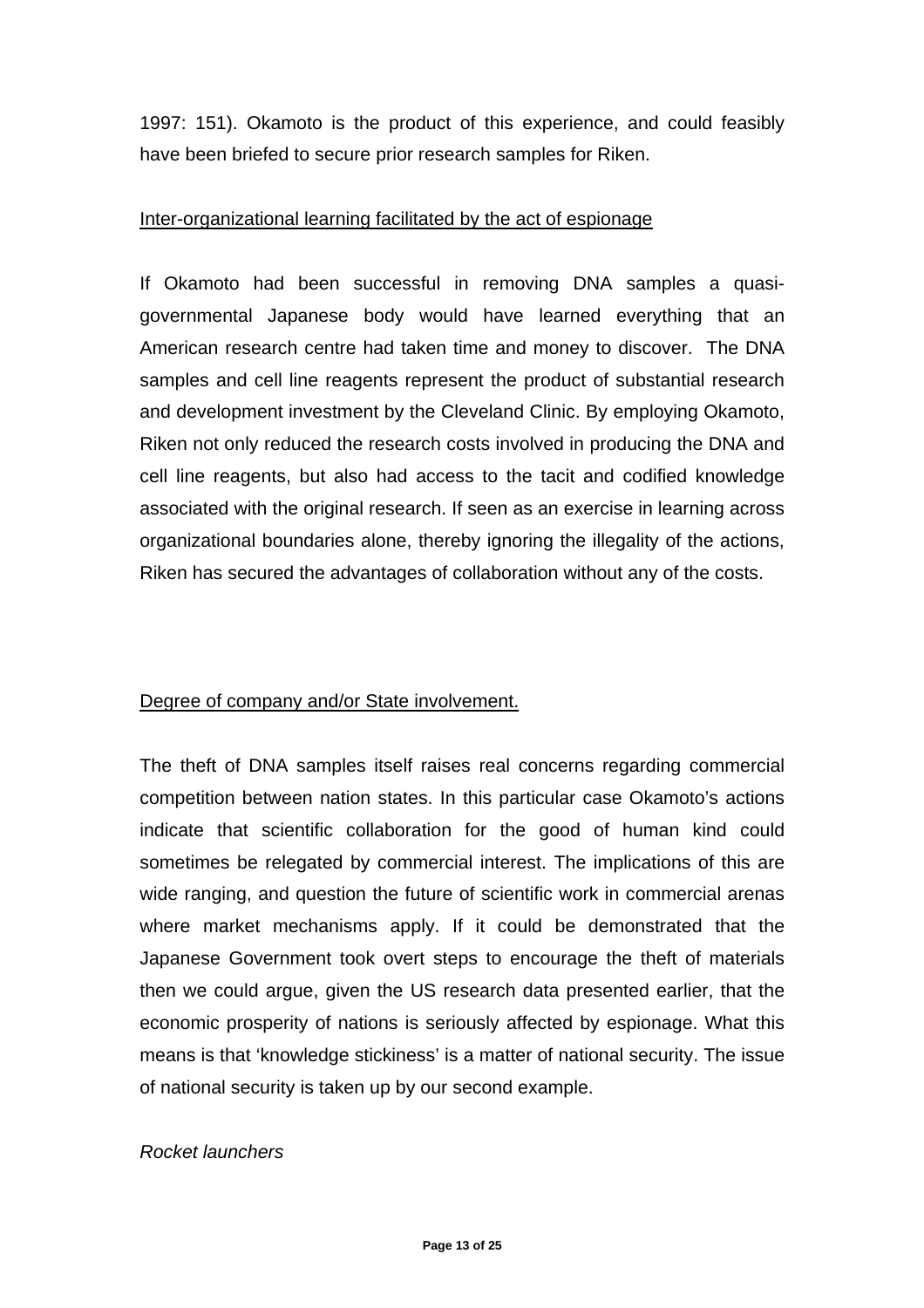Our second vignette concerns the practice of competitive tendering for government contracts reported by Swartz (2003). In this particular case the US Air Force put out to tender contracts for rocket-launchers valued at \$2 billion. What follows is an example of what can happen when employees feel wrongfully dismissed.

*Krishnan Raghavan, a former employee of Boeing, alleged he was wrongfully fired after he told Boeing managers that a colleague – Dean Farmer, a former Lockheed employee, had propriety documents. Farmer reportedly brought the documents – 8,800 pages – with him to Boeing from Lockheed. According to letters from Boeing*  lawyers to Lockheed lawyers, Boeing fired Farmer in 2001 after an internal *investigation found that he had sent propriety Lockheed documents to eight Boeing employees, including Raghavan. Raghavan claimed to have alerted Boeing's ethics office after receiving 40 Lockheed slides from Farmer that contained secret Lockheed financial and bidding information.* 

*In an investigation the US Air Force found that Boeing had acquired 25,000 Lockheed documents during the 1998 competition. The Air Force said it would shift seven rocket launch contracts valued at \$1 billion from Boeing to Lockheed and suspend three former employees and three Business units of Boeing Integrated Defence Systems from further government work until corrective action is taken.* 

(Adapted from Swartz, 2003: 16)

#### Motivation of individuals to commit acts of espionage

Dean Farmer's actions can be seen as premeditated because the confidential documents he sent to colleagues in Boeing were already in his possession when he joined the organization. The central question here is why Farmer chose to take propriety information regarding his former employer's financial and tendering plans with him when he left. One possible explanation is that Farmer recognised the value of such knowledge and used this for internal self-promotion. It is possible, if highly unlikely, that Farmer did not fully appreciate the situation and was merely trying to be helpful. Given the value of the contracts involved this is implausible. Consequently we have to explore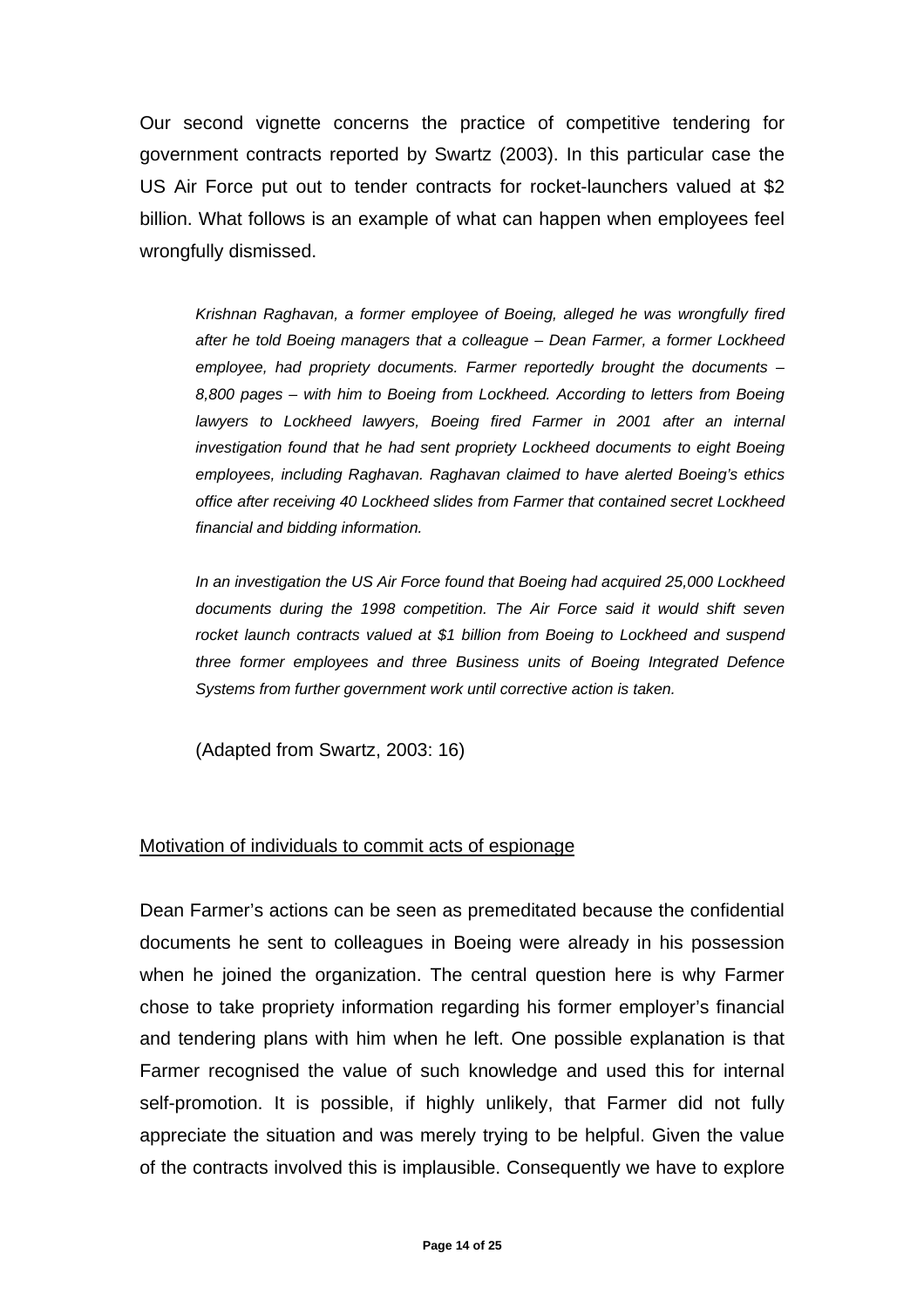the possibility that Boeing sought to discover Lockheed's plans for the tender and took the opportunity to hire an ex-employee, hoping that Farmer would bring with him inside knowledge of the tenders. The discovery of codified knowledge in his possession could have been seen as a bonus, and may even have constituted part of his employment deal. Either way, our understanding of sticky knowledge has to be adapted. When we think about employee mobility we may accept that tacit knowledge sticks with an individual. This vignette demonstrates that sometimes codified knowledge also sticks to individuals when they shift employment.

## Inter-organizational learning facilitated by the act of espionage

This vignette emphasises a different facet of competition in knowledge-driven economies, and a different type of inter-organizational learning. *Contra* the emphasis placed on 'know-how' by practice-based theorists (), this example vividly demonstrates the importance and value of 'know-what'. In situations where a number of organizations possess the requisite 'know-how', 'knowwhat' become vitally important. By 'know-what' we mean that organizations can make strategically informed choices to undercut competitors when placing tenders for lucrative contracts if they know competitors plans, and make adjustments to their own bids accordingly. The value of knowing what a competitor is going to do in most cases is hard to quantify, but in this case it be suggested by the US Air Force's reaction upon discovering the espionage - \$1 billion.

## Degree of company and/or State involvement.

Given the findings of the US Air Force investigation, and the fact that 25,000 Lockheed documents were discovered in Boeing, we can assume that the Farmer case is not an isolated incident. This raises serious questions as to the nature of Boeing's organizational culture. In the case of organizational culture contributing to illegal acts Stone (1975) suggests the following factors may be involved: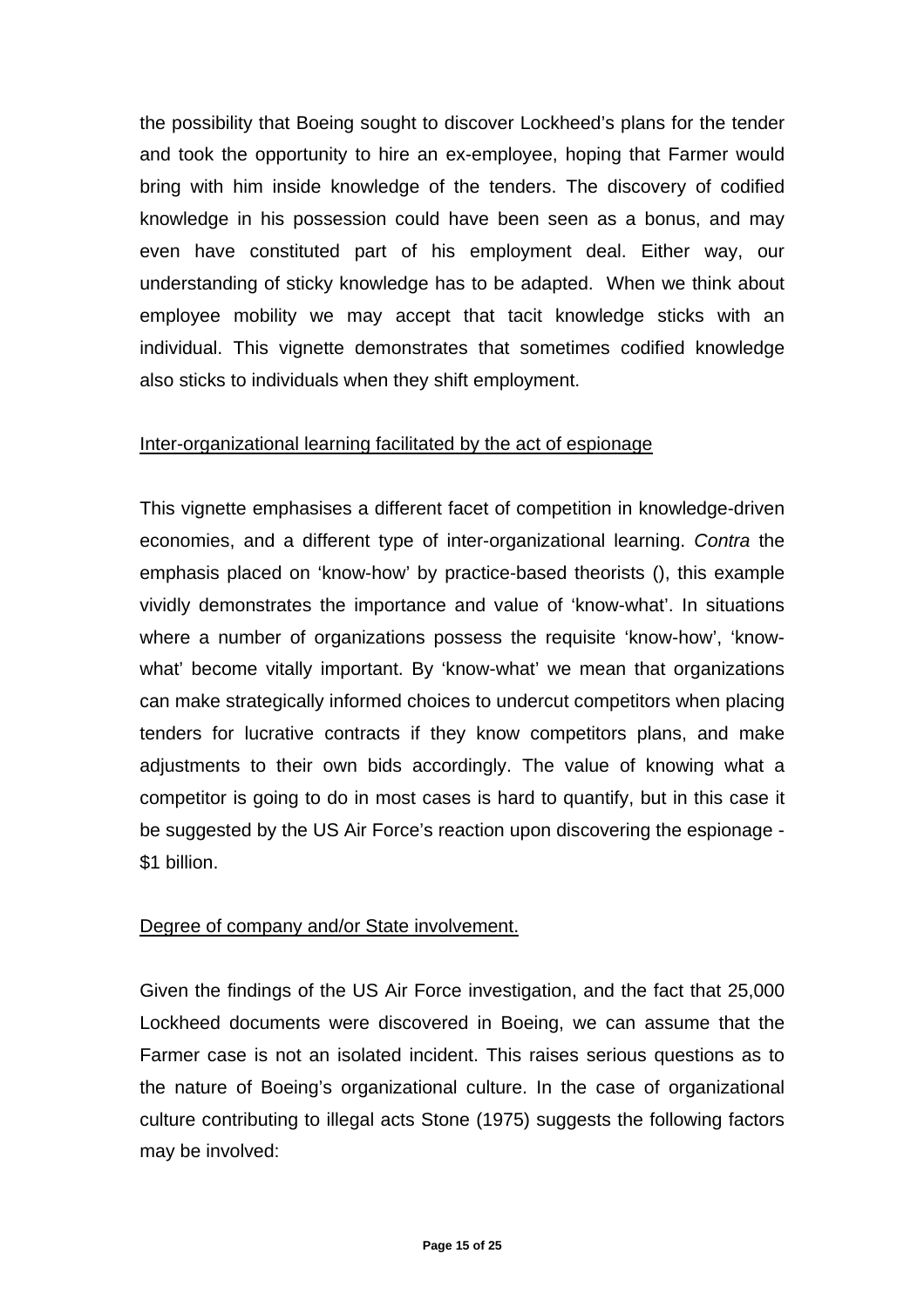*A desire for profits, expansion, power; desire for security (at corporate as well as individual levels); fear of failure (particularly in connection with shortcomings in corporate innovativeness); group loyalty identification (particularly in connection with citizenship violations and the various failures to 'come forward' with internal*  information); feelings of omniscience (in connection with inadequate testing); *organizational diffusion of responsibility (in connection with the buffering of public criticism); corporate ethnocentricism (in connection with limits in concern for public's wants and desires)* 

(Stone, 1975: 236 as cited in Punch, 1996: 225)

Clearly Boeing demonstrates a number of these characteristics in the evidence provided, and yet there is the larger question of the impact of such activity on national security. Given that the espionage is industrial rather than state sponsored, it may initially appear odd to talk about national security, and yet we have to consider the implications of Lockheed's actions. If sensitive information was so readily available as this vignette suggests, then we have to question how easy it would be for foreign organizations to acquire such knowledge. Lockheed, a regular governmental contractor, clearly has serious security issues to deal with. If one of its main US rivals could obtain 25, 000 internal documents containing sensitive information, then how easy is it to obtain and transfer knowledge across organizational boundaries? The final vignette provides an indication to the relative ease of such knowledge transfer, and provides us with a final insight into internal espionage.

#### *The Glue Man*

The third vignette focuses on perhaps the most famous case of economic espionage - Four Pillars and Avery Dennison. The full features of the case are discussed in relation to risk and crisis management by Fink (2002). What is most striking about this case is the extent of the espionage conducted.

*Tenhong 'Victor' Lee (PhD), a Taiwan-born US educated chemical engineer, was employed as a Senior Research Engineer at Avery Dennison in Concord Ohio for 11 years. Although Dr. Lee was a highly valued and trusted expert, working for a Fortune 500 listed company specialising in self-adhesive products, Lee was a spy. For eight*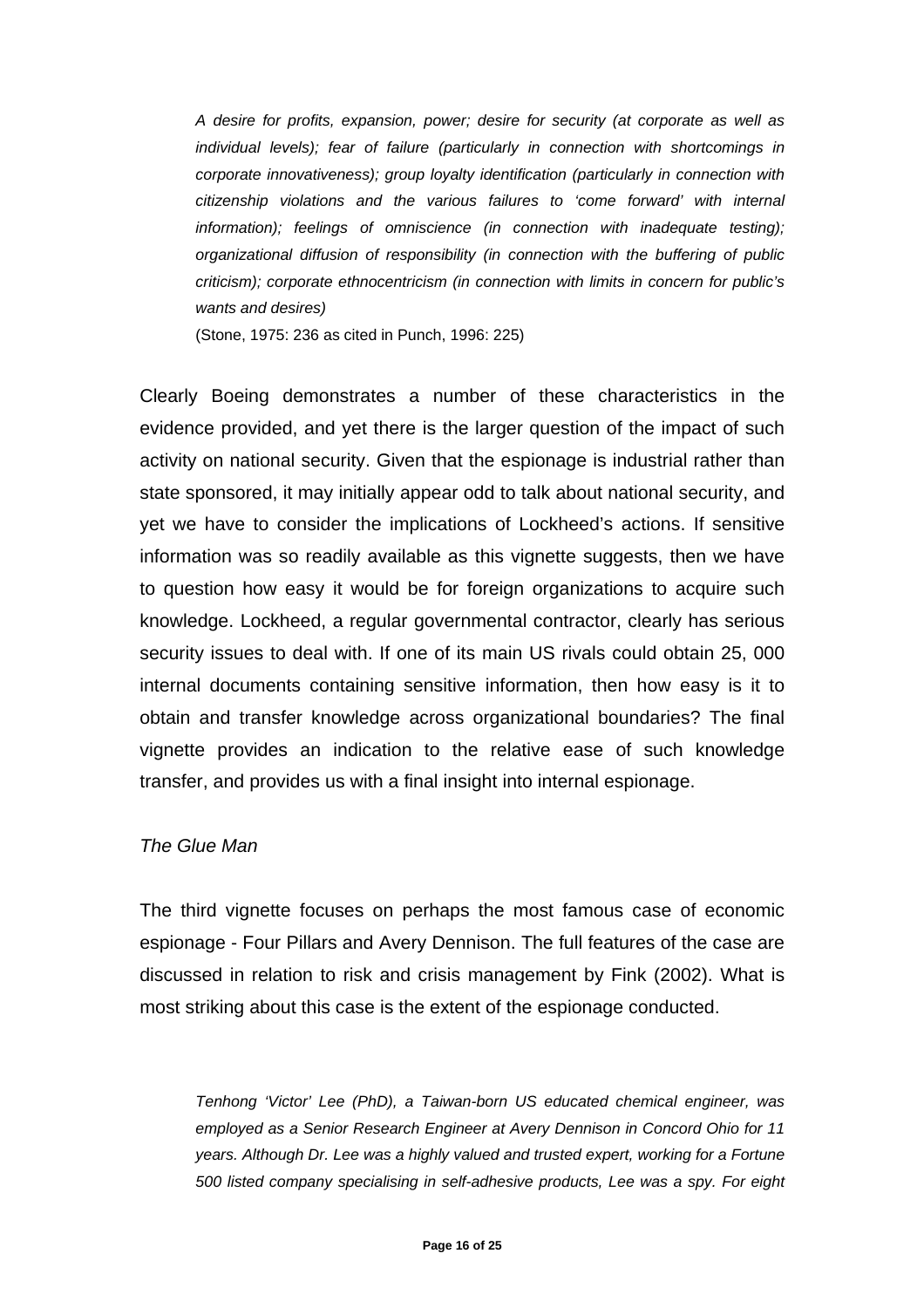*years, between 1989 and 1997, Dr. Lee conducted extensive espionage activities for his other employer – Four Pillars Enterprise Co. of Taipei Taiwan. During this period Four Pillars grew to become Avery Dennison's leading competitor in Asia, despite Avery Dennison spending \$200 million on research and development.* 

*Once discovered, the extent of Dr. Lee's activities became apparent. In eight years Dr. Lee stole 12,000 research documents, 71 adhesive formulas, trade secret information relating to 37 speciality adhesive tapes and 20 label primers, Avery Dennison new products, and even gave seminars to Four Pillar scientists in 1990, 1991, 1992, 1994 and 1996. Dr. Lee was finally discovered by chance, as a result of an employee of Four Pillars being legitimately hired by Avery Dennison. This 'new hire' instantly recognised Dr. Lee and alerted his new employer. During criminal and civil proceedings it was discovered that Dr. Lee had received \$160,000 over eight years for his extensive work.*

(Adapted from Fink, 2002: 5, 86)

#### Motivation of individuals to commit acts of espionage

Given that Dr. Lee spent six months confessing to his crimes, and six days giving court testimony, we can examine what drove this massive espionage effort. Dr. Lee maintained that he did not commit the crimes for financial benefit, and in support of this claim no evidence was ever found that Dr. Lee asked for payment of any kind. Dr. Lee had taken what had been offered. Dr. Lee claimed that he saw the Head of Four Pillars, a P.Y. Yang, like 'a father he never had' (Fink, 2002: 23), and that this was one of the main reasons for his activities. In addition to this, Dr. Lee claimed that in his native Taiwan the title of 'consultant' carried tremendous esteem, and that he had decided to act on the behalf of Four Pillars because of this kudos. Irrespective of the cultural pressure placed upon Dr. Lee, the claim that the title was a motivating factor is unlikely because only a handful of Four Pillars' employees knew of Dr. Lee's role. Fink (2002: 25) argues that ego and power made Dr. Lee do it, and we are inclined to agree.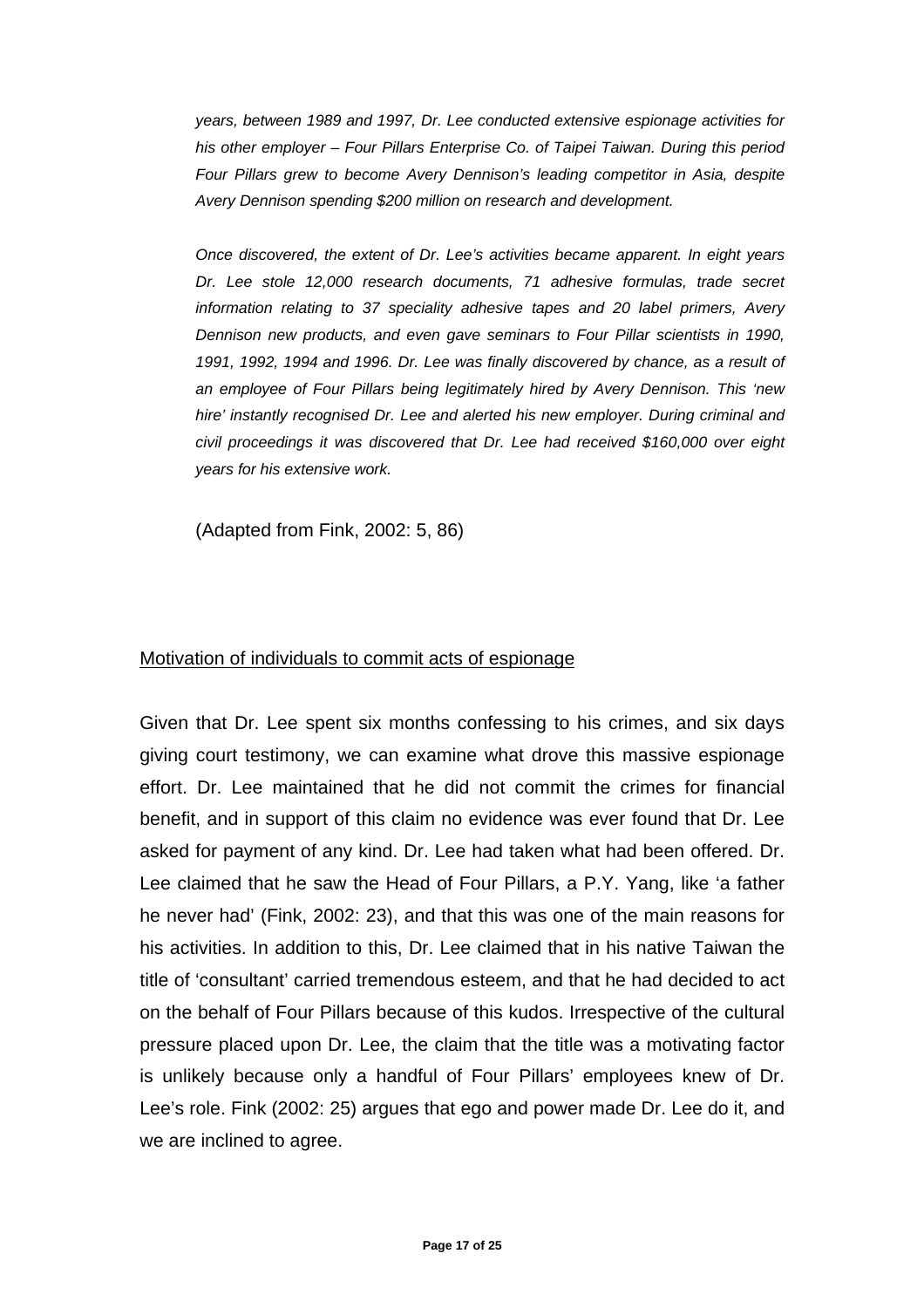## Inter-organizational learning facilitated by the act of espionage

The extent of espionage conducted by Dr. Lee, summarised by Fink (2002: 87-99), provides us with great detail. Dr. Lee started his espionage spree by sending a confidential training guide for pressure-sensitive adhesive technology. This was followed by technical details of mastercurves and accompanying formula, enabling Four Pillars to clone some of Avery Dennison's most successful products. Not only could Four Pillars clone products, but with a slight change to the templates, could create unique products without having spent anything on research and development. Later that same year Dr. Lee sent internal software, market test reports, sales data, and test samples. Effectively Four Pillars spent \$160, 000 in eight years, and received \$200 million worth of information.

## Degree of company and/or State involvement.

Four Pillars recruited Dr. Lee specifically to supply as much technical information as possible. Four Pillars encouraged and financed Dr. Lee to acquire virtually every aspect associated with Avery Dennison's products. Again we discover the same motivational forces at work with this particular organization as we have found with our two prior vignettes. The organizational culture is clearly conducive to illegal activity, provided it directly benefits the organizational goals. The implication of this is that we can suggest that industrial espionage could be a deliberate organizational strategy. If this is the case with one organization, it logically follows that other similar organizations could adopt this position.

Although there is no suggestion of state involvement in this example, we still have to recognise the impact of Four Pillars espionage at nation state level. Four Pillars developed to become Avery Dennison's main competitors in Asia, and as a result of this increased profitability would have increased national wealth, and may even have been heralded as an organization to emulate. If this were to happen it is feasible to suggest that national policy may follow this route. Given the USTR watch lists produced every year monitoring nation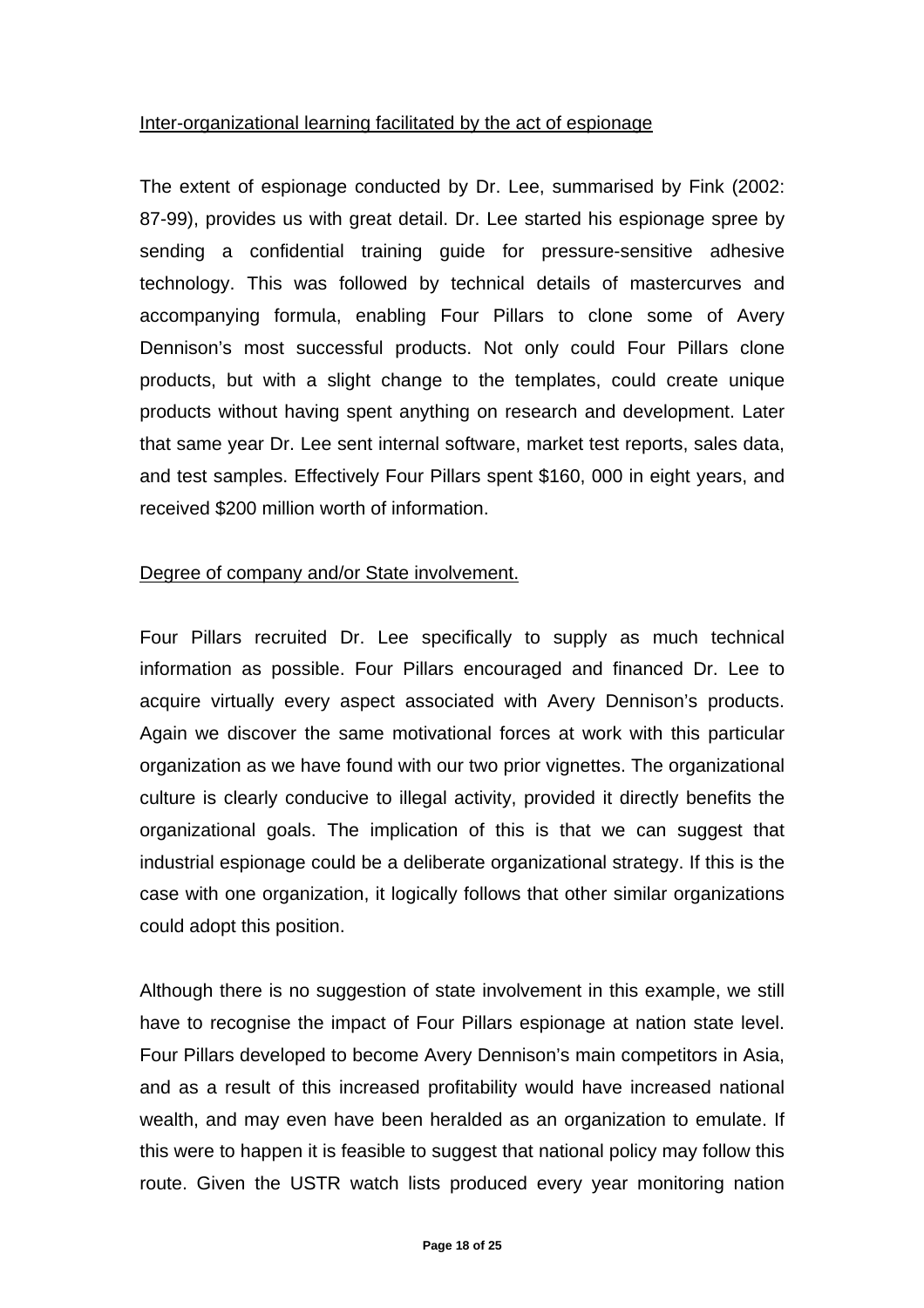state infringements of the international TRIPs agreement (http: usinfo.state.gov), and the consistent lack of action undertaken by countries like Ukraine to address these infringements, the plausibility of this is affirmed.

#### *Analysis of vignettes*

As noted earlier, Nasheri (2005) suggests that three different units of analysis can be used to understand espionage activities. Espionage is conducted by individuals, organizations and nation states. The central motivation for all of these entities is presented as the desire to advance their own financial interests. Beyond this basic unitary understanding, the case of individuals' personal dissatisfaction is additionally offered as a motivating force. When we look at the three vignettes presented not only do we discover that Nasheri's position is less than clearly supported, we discover a different perspective on the sticky and leaky knowledge debate.

From the espionage perspective we learn that valuable 'know-how', associated with inter-organizational collaboration, and valuable 'know-what' is made to leak. Although the information on espionage presented in the three vignettes is very limited we can still suggest a number of factors that affect the stickiness and leakiness of knowledge at work both within and beyond organizational boundaries.

## Motivation to force leaks

What is most striking about the examples presented is the suggestion that, at the individual level, financial gain may not be the main motivation for conducting espionage. We can suggest different, non-financial, motivating factors for Dr. Okamoto, Mr. Farmer and Dr. Lee. This is not to discount the external influence of payment for espionage, because it may be one of the external forces at work, as the Glueman case indicates.

However *contra* Nasheri (2005) there is no evidence to suggest that Okamoto, Farmer and Lee were disgruntled employees. In the DNA and Glueman cases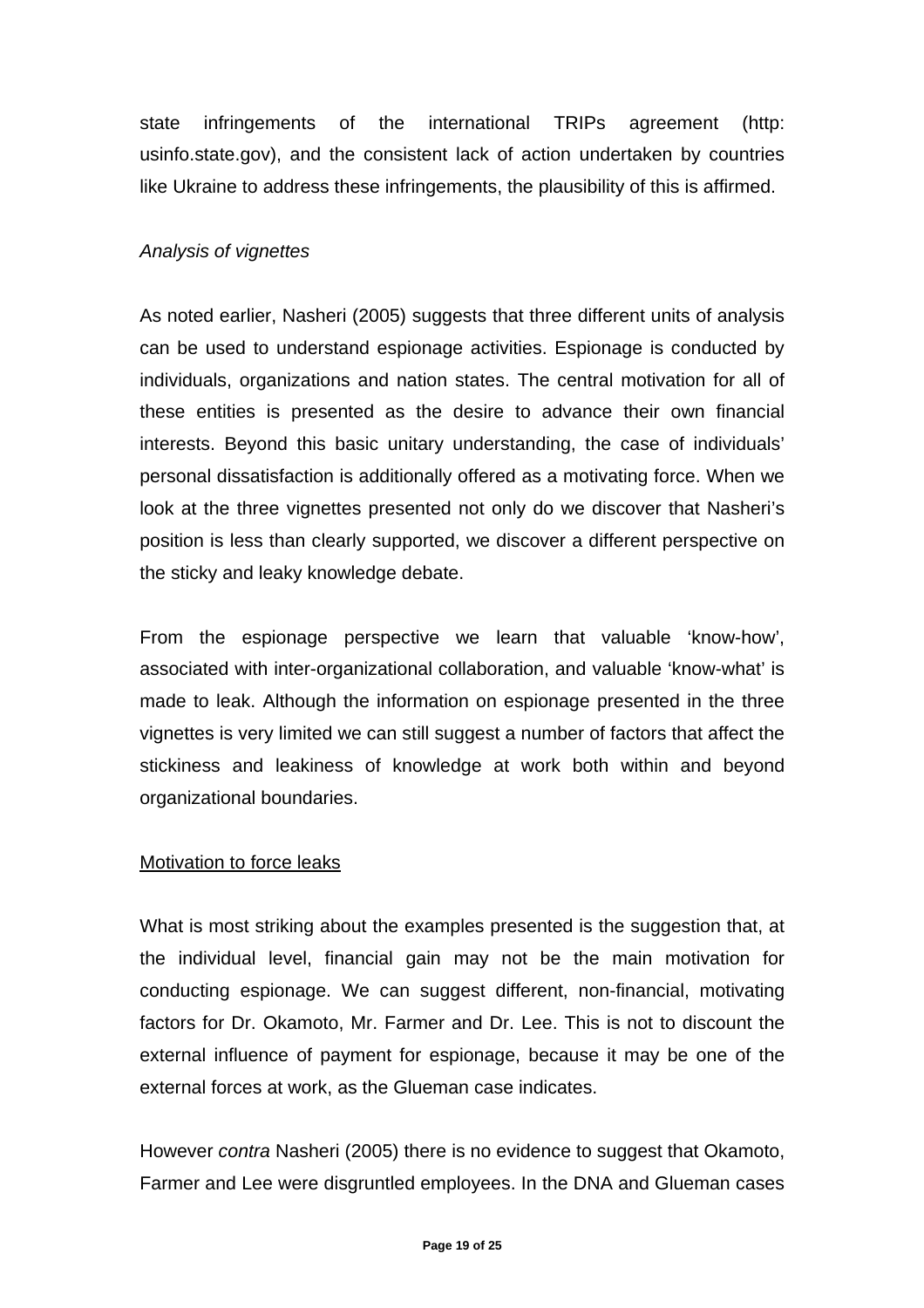we can suggest that the perpetrators may have suffered divided loyalties, and in all three vignettes evidence suggests that each individual may have had pressure to commit espionage applied by organizations. This insight repositions the notion of leaky knowledge because we are forced to accept that some organizations engage in activities to force leaks.

At the organizational level the evidence suggests that all of the potential benefits of collaborative inter-organizational learning can be achieved by illegal means. In the Glueman case Four Pillars had access to the complementary assets needed to turn innovation into commercial success, reduced the R&D cost by paying a pittance direct to the thief, and through Dr. Lee had created a conduit for the transfer of tacit and explicit knowledge. In this particular case the benefits of 'know-how' can clearly be achieved.

In addition to the benefits associated with 'know-how' being available through espionage, the evidence presented also suggests the following benefits of inter-organizational learning by focusing on 'know-what'.

## The return of 'know-what'

With the preoccupation with 'practice' so evident in contemporary research conducted in inter-organizational learning the commercial value of knowing what competitors are planning to do, what new products and technologies are being developed, and what scientific research may offer business appears to have slipped off the research agenda. Yet espionage activity demonstrates that the old English adage that 'forewarned is forearmed' still has relevance. This is most explicitly demonstrated by Boeing's preoccupation with Lockheed's financial and technical information relating to government tender applications.

## Organizational pressures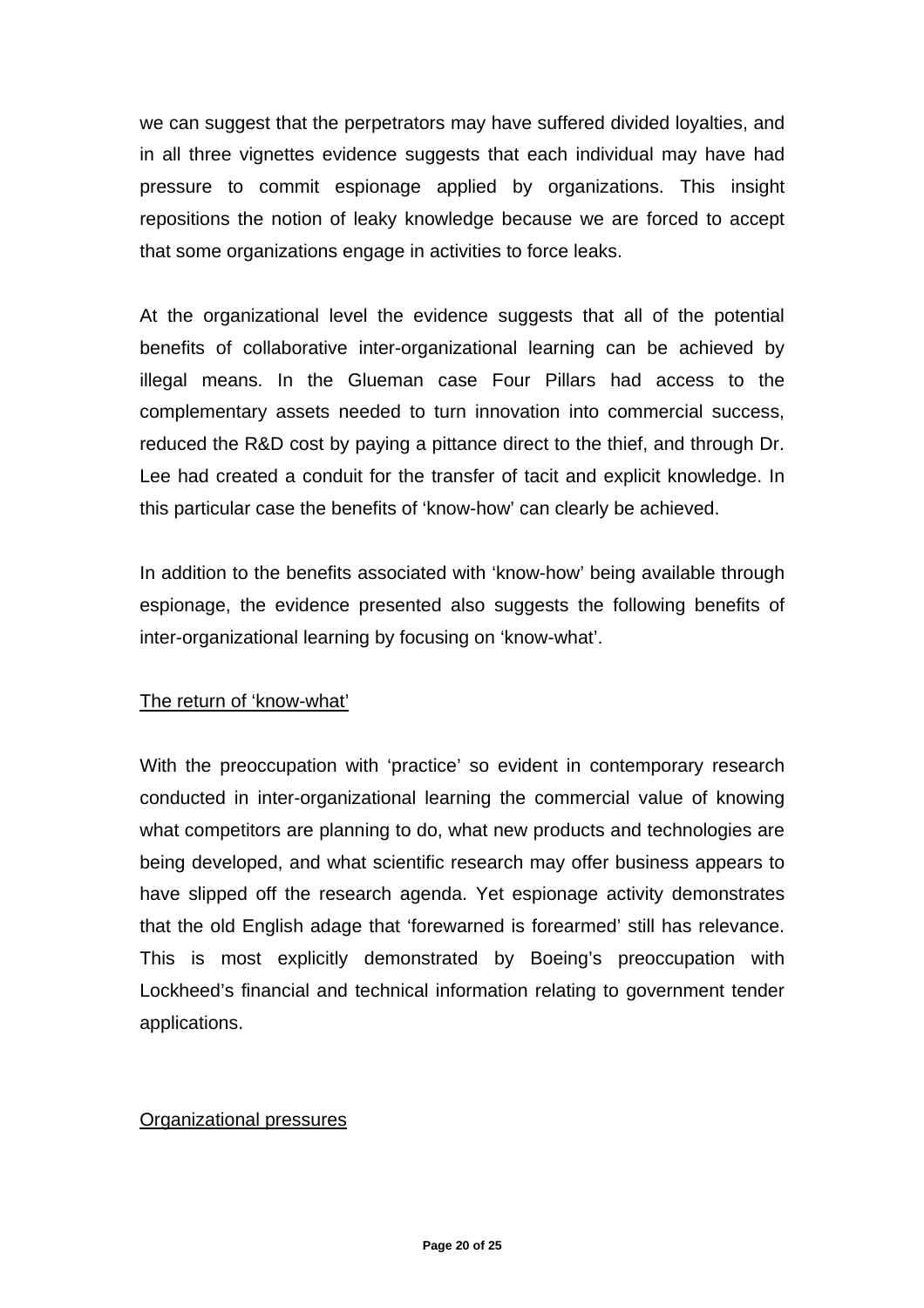In each of the three vignettes organizational forces could be suggested as a reason why perpetrators committed espionage. Although the evidence is questionable in the case of Riken, both Boeing and Four Pillars sought and acted upon knowledge obtained through espionage activities. This observation suggests that certain organizational cultures could contribute to, or even encourage, illegal activity by employees.

Although the notion of organizational culture is notoriously diffuse (Punch, 1996: 225) there may be something about certain environments that make them conducive to illegal activity (Stone, 1975). This suggestion could be extended to include nation states, as the evidence provided by the FBI (1998; ONCIX, 2005: ix) indicates concerted efforts have been made to acquire knowledge via economic espionage by over 100 countries.

## *Discussion*

The aim of this paper has been to develop our understanding of sticky and leaky knowledge in the context of inter-organizational learning. By drawing on data from economic and industrial espionage we attempt to offset the myopic focus on legitimate organizational activity to illustrate that contemporary debate could benefit from exploring understanding the illegal forms of interorganizational learning.

Three vignettes capturing different aspects of economic and industrial espionage were presented to demonstrate the limitations of both our current conceptualisations of inter-organizational learning and what motivates people to illegally acquire knowledge across organizational boundaries.

Marchington and Vincent (2004) note that much of the strategic management and economics literature tends to focus at the organizational level, thereby neglecting wider institutional forces that help to shape inter-organizational relations. The vignettes presented here demonstrate that economic and industrial espionage are multi-level phenomena, with different aspects forming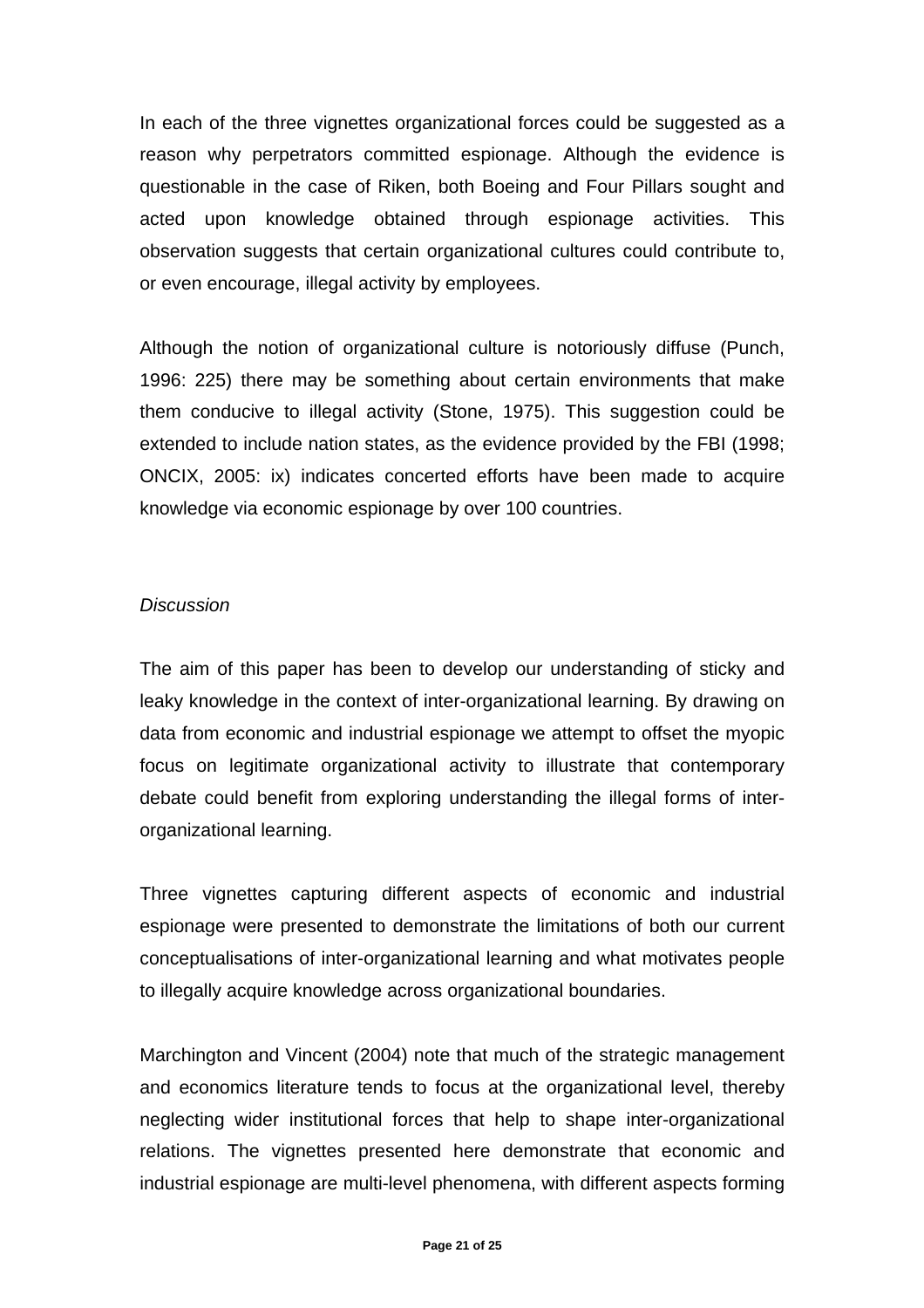linkages across levels. By focusing on the different levels of analysis this paper seeks to overcome the limitations of mono-level readings to address sticky and leaky knowledge in inter-organizational learning.

In direct challenge to the 'black-box' view of organizations presupposed by the sticky and leaky knowledge debate the vignettes present powerful evidence of external forces encouraging the forced leakage of knowledge. Resultantly our understanding of what constitutes sticky and leaky knowledge has to be adapted. Although we are aware that tacit knowledge sticks with the individual, the evidence suggests that sometimes codified knowledge also sticks to individuals when they shift employment. Rather than leaking knowledge the evidence provided suggests a third dimension - knowledge theft.

From the examples of knowledge theft as economic and industrial espionage we have suggested that although financial advantage is often assumed to be the driving force behind illegal activity, the actual motivations of individuals, organizations and nation states are more complex. Drawing on our examples, it is clear that a range of *different* motivations could exist including loyalty, self-promotion, kudos, ego, being valued at work, and perhaps even altruism.

For an organization or a nation state to obtain the potential benefits of collaboration, without having to expose themselves to potential knowledge leaks, what is required is the development an organizational/state culture at ease with espionage as a form of strategic knowledge acquisition, and to recruit employees who are likely to either infiltrate a competitor or pass on secret internal documents of their prior employer. As outrageous as it sounds, the evidence suggests that this is happening in a number of industries. As to the real extent of this, we do not yet know.

Resultantly, we would argue that empirical research is needed to address economic and industrial espionage at the individual, organizational and national levels. At the individual level we need to understand the particular and specific motivations for conducting espionage. At the organizational level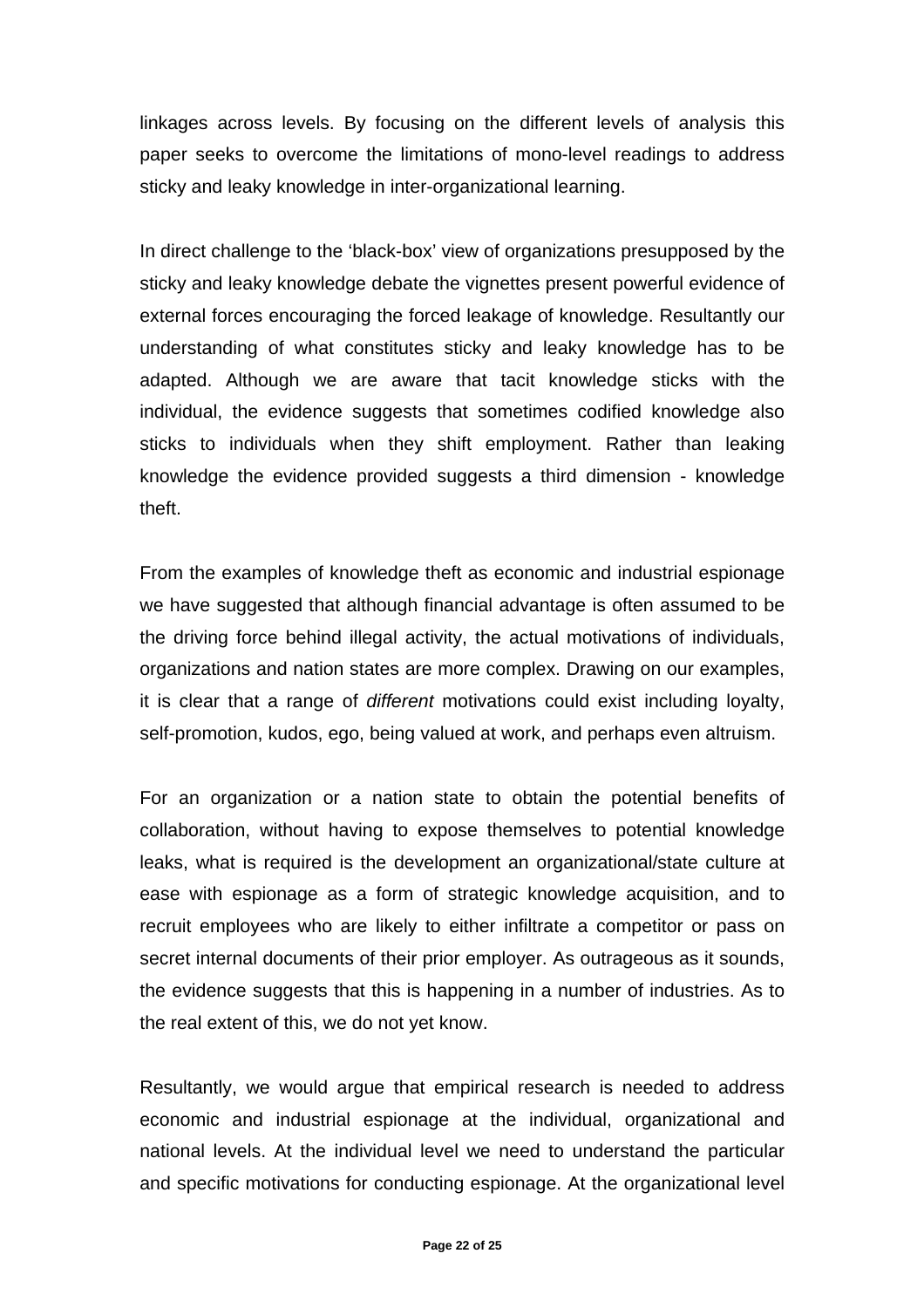we need to explore the extent of criminogenic organizations (Punch, 1996), organizational cultures that encourage and/or ignore espionage (Stone, 1975), and the degree of institutionalised criminality within superficially legitimate organizations. At the state level we need to explore the relationship between nation states and economic espionage to attempt to understand the extent of the problem. Once we have a clearer understanding of the extent of the problem we would be able to explore the causes and effects of espionage on international trade and the competitive advantage of nations. If knowledge is the source of competitive advantage in the future we had better learn more about knowledge theft to protect ourselves in the future.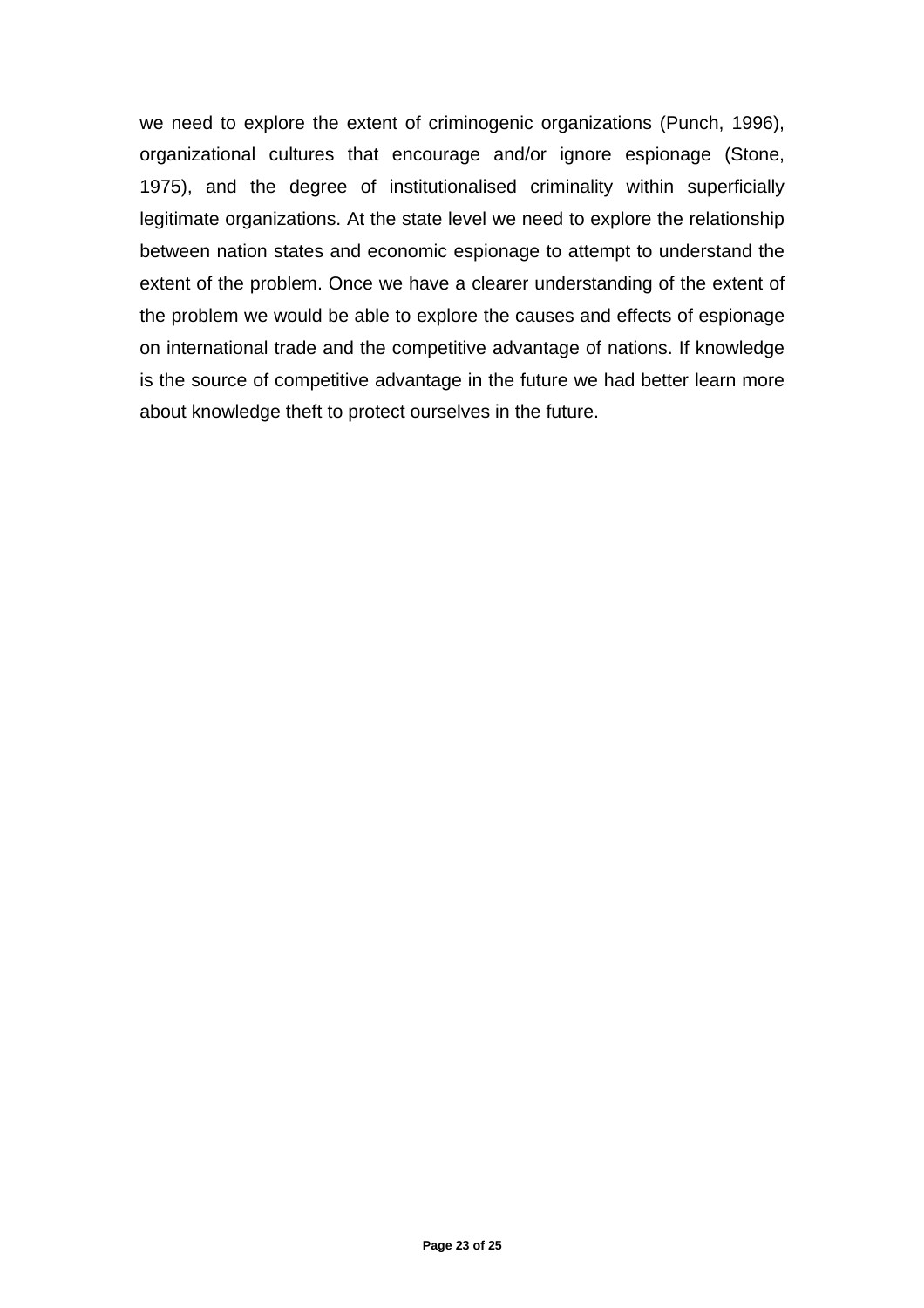- ASIS. (2000) *Trends in Proprietary Information Loss*. July. Alexandria, VA: American Society for Industrial Security, International and PricewaterhouseCoopers LLP.
- Brown, J. S., and Duguid, P. (2001) Knowledge and Organization: A Social-Practice Perspective. *Organization Science,* **12** (2), pp. 198-213.

Cheung, S. (1982) Property Rights in Trade Secrets. *Economic enquiry,* **20**, pp. 40-53.

Fialka, J. (1997) *War by Other Means Economic Espionage in America*. New York: Norton.

Fink, S. (2002) Sticky Fingers: Managing the Global Risk of Economic Espionage, Dearborn: Chicago, Il.

- Friedman, D. D., Landes, W. M., and Posner, R. A. (1991) Some Economics of Trade Secret Law. *Journal of Economic Perspectives,* **5**, pp. 61-72.
- Hemphill, T. (2002) Electronic Commerce and Consumer Privacy: Establishing Online
- Trust in the U.S. Digital Economy. *Business and Society Review,* **107** (2), pp. 221-39.
- Jeremy, D. J. (1981) *Transatlantic Industrial Revolution : The Diffusion of Textile Technologies between Britain and America, 1790-1830s*. Cambridge, Mass.: MIT Press.
- Landes, D. S. (1999) *The Wealth and Poverty of Nations : Why Some Are So Rich and Some So Poor*. London: Abacus.
- Liebeskind, J. P. (1996) Knowledge, Strategy, and the Theory of the Firm. *Strategic Management Journal,* **17** (Winter Special Issue), pp. 93-107.
- Mansfield, E. (1985) How Rapidly Does New Technology Leak Out? *Journal of Industrial Economics,* **34**, pp. 217-24.

Marchington, M. and Vincent, S. (2004) Analysing the Influence of Institutional, Organizational and Interpersonal Forces in Shaping Inter-Organizational Relations, *Journal of Management Studies* **41**:6

- ONCIX. (2005) *Annual Report to Congress on Foreign Economic Collection and Industrial Espionage - 2004*. April. Washington, DC: Office of the National Counterintelligence Executive (ONCIX).
- Punch, M. (1996) *Dirty Business. Exploring Corporate Misconduct: Analysis and Cases*. London: Sage.